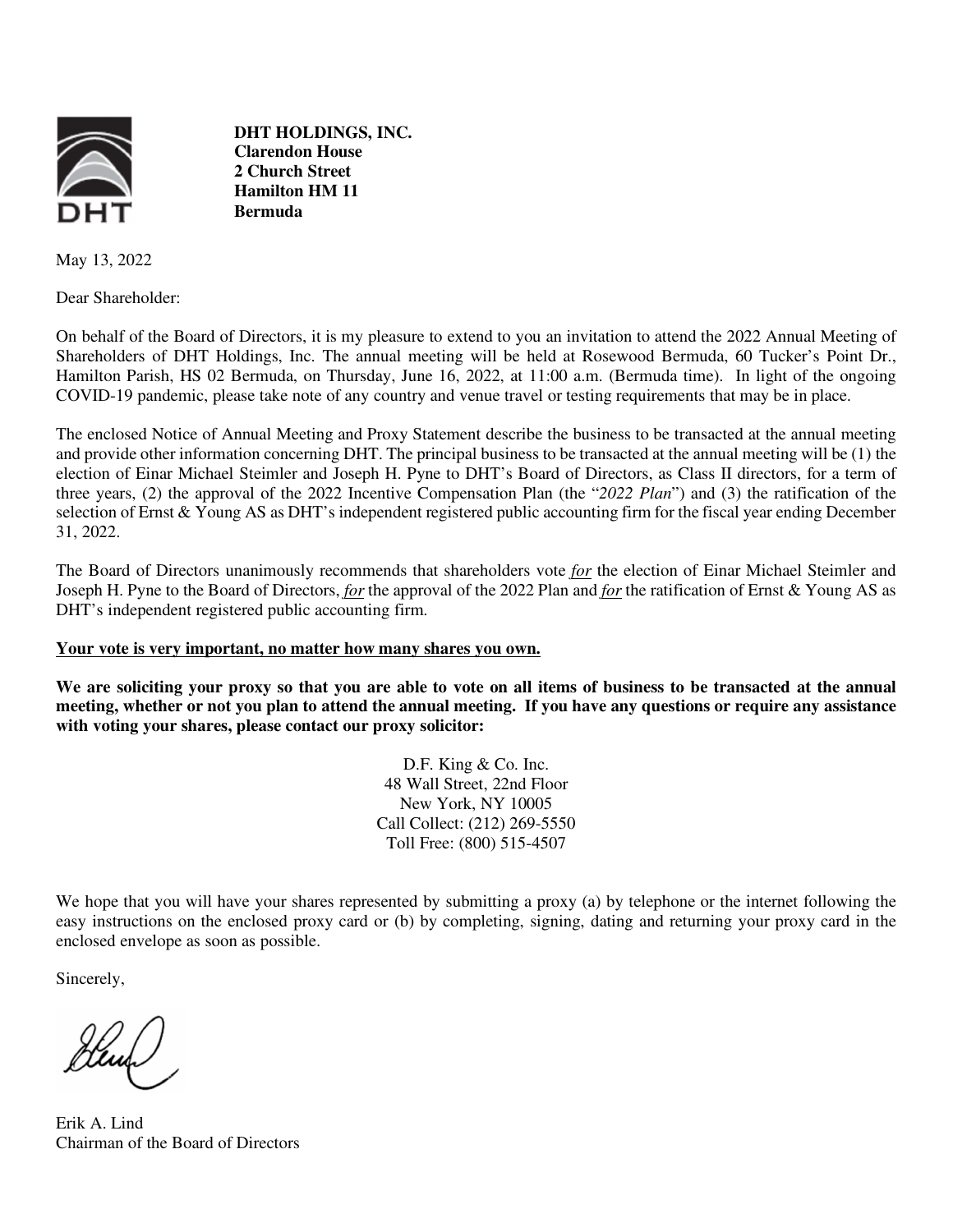# **2022 ANNUAL MEETING OF SHAREHOLDERS NOTICE OF ANNUAL MEETING AND PROXY STATEMENT**

# **TABLE OF CONTENTS**

| QUESTIONS AND ANSWERS ABOUT THE PROXY MATERIALS AND THE ANNUAL                               |
|----------------------------------------------------------------------------------------------|
|                                                                                              |
|                                                                                              |
|                                                                                              |
|                                                                                              |
|                                                                                              |
|                                                                                              |
|                                                                                              |
| What is the difference between holding shares as a shareholder of record and as a beneficial |
|                                                                                              |
|                                                                                              |
|                                                                                              |
|                                                                                              |
|                                                                                              |
| How many shares must be present or represented to conduct business at the annual meeting?3   |
|                                                                                              |
|                                                                                              |
|                                                                                              |
|                                                                                              |
|                                                                                              |
|                                                                                              |
|                                                                                              |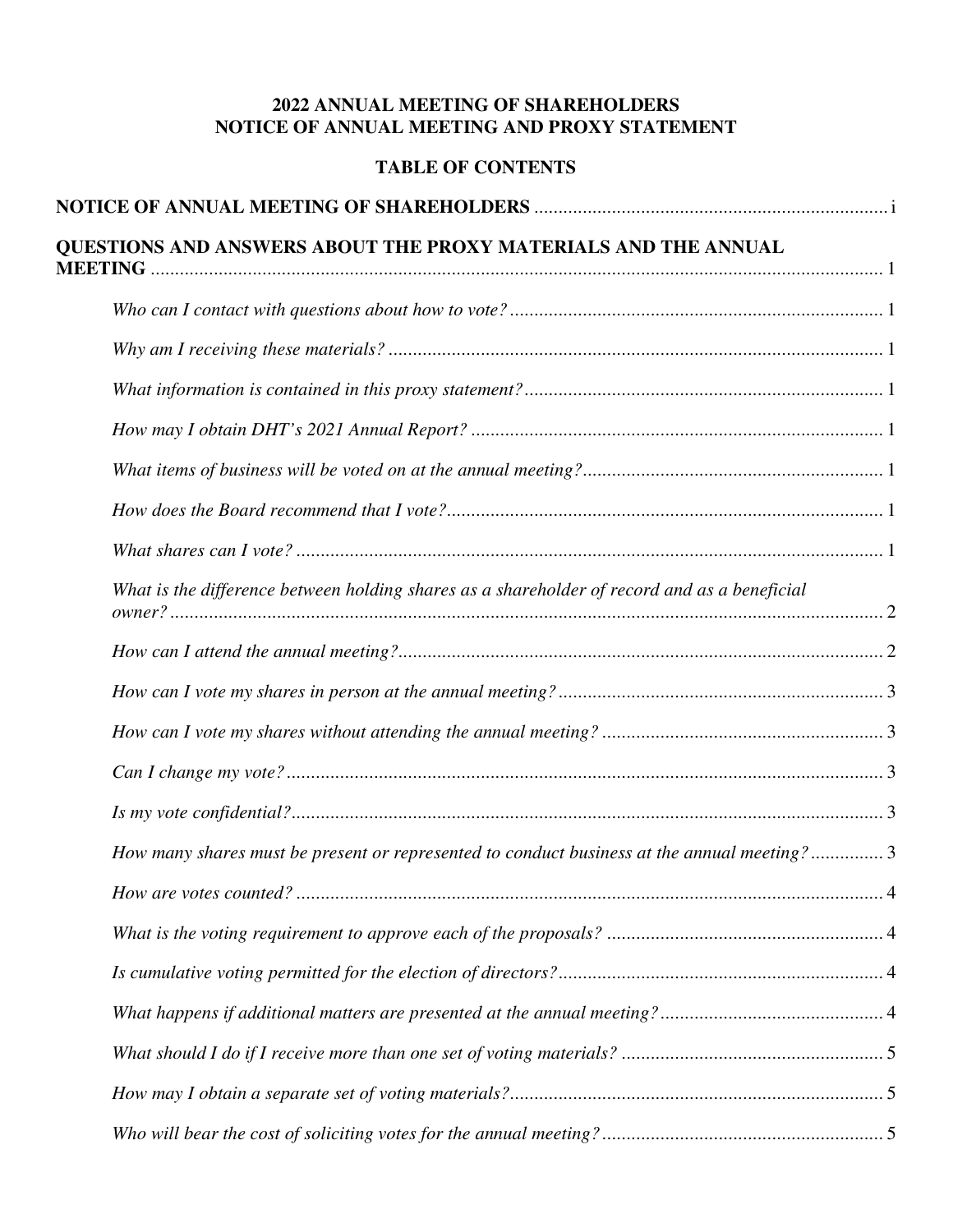| What is the deadline to propose actions for consideration at next year's annual meeting of |  |
|--------------------------------------------------------------------------------------------|--|
|                                                                                            |  |
|                                                                                            |  |
|                                                                                            |  |
|                                                                                            |  |
|                                                                                            |  |
|                                                                                            |  |
|                                                                                            |  |
| PROPOSAL NO. 1:                                                                            |  |
| PROPOSAL NO. 2:                                                                            |  |
| PROPOSAL NO. 3:                                                                            |  |
|                                                                                            |  |
| SECURITY OWNERSHIP OF CERTAIN BENEFICIAL OWNERS AND MANAGEMENT  20                         |  |
|                                                                                            |  |
|                                                                                            |  |
|                                                                                            |  |
| Report of the Compensation Committee of the Board on Executive Compensation  22            |  |
| PRINCIPAL INDEPENDENT REGISTERED PUBLIC ACCOUNTING FIRM FEES AND                           |  |
|                                                                                            |  |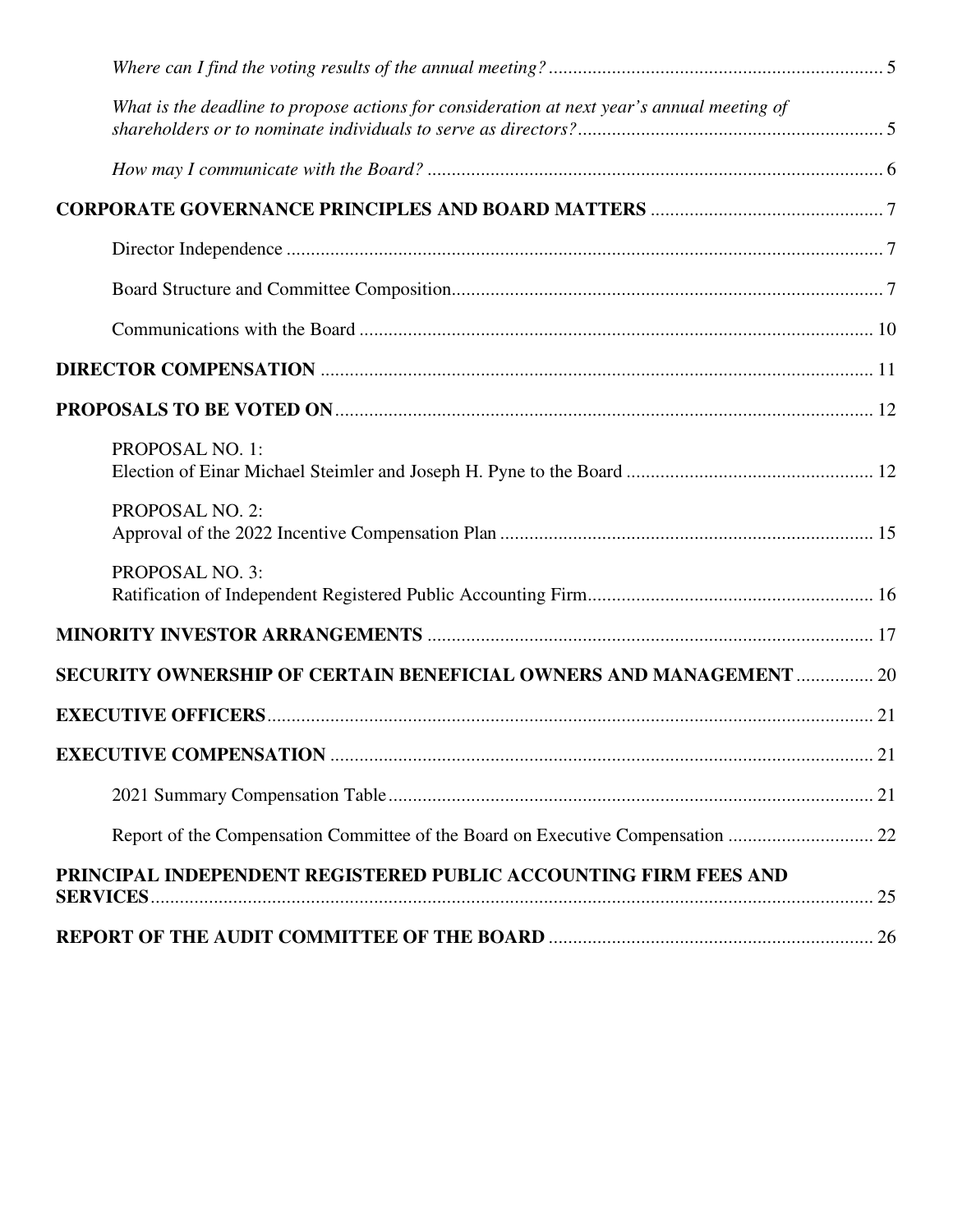## **DHT HOLDINGS, INC. NOTICE OF ANNUAL MEETING OF SHAREHOLDERS**

| <b>Time and Date</b>                            | Thursday, June 16, 2022, 11:00 a.m. (Bermuda time)                                                                                                                                                                                                                                                                                                                                                            |
|-------------------------------------------------|---------------------------------------------------------------------------------------------------------------------------------------------------------------------------------------------------------------------------------------------------------------------------------------------------------------------------------------------------------------------------------------------------------------|
| <b>Place</b>                                    | Rosewood Bermuda<br>60 Tucker's Point Dr., Hamilton Parish, HS 02<br>Bermuda                                                                                                                                                                                                                                                                                                                                  |
| <b>Items of Business</b>                        | (1) To elect Einar Michael Steimler and Joseph H. Pyne to DHT's Board of<br>Directors, as Class II directors, for a term of three years.                                                                                                                                                                                                                                                                      |
|                                                 | (2) To approve the 2022 Incentive Compensation Plan (the "2022 Plan").                                                                                                                                                                                                                                                                                                                                        |
|                                                 | (3) To ratify the selection of Ernst $&$ Young AS as DHT's independent registered<br>public accounting firm for the fiscal year ending December 31, 2022.                                                                                                                                                                                                                                                     |
|                                                 | (4) To transact such other business as may properly come before the annual meeting<br>or any adjournment or postponement of the meeting.                                                                                                                                                                                                                                                                      |
| <b>Adjournments and</b><br><b>Postponements</b> | Any action on the items of business described above may be considered at the annual<br>meeting at the time and on the date specified above or at any time and date to which<br>the annual meeting may be properly adjourned or postponed.                                                                                                                                                                     |
| <b>Record Date</b>                              | The record date for the annual meeting is May 5, 2022. Only shareholders of record<br>at the close of business on that date will be entitled to notice of, and to vote at, the<br>annual meeting or any adjournment or postponement of the meeting.                                                                                                                                                           |
| <b>Voting</b>                                   | The Board of Directors unanimously recommends that shareholders vote for the<br>election of Einar Michael Steimler and Joseph H. Pyne to the Board of Directors, for<br>the approval of the 2022 Plan and <i>for</i> the ratification of Ernst & Young AS as DHT's<br>independent registered public accounting firm.                                                                                          |
|                                                 | Whether or not you plan to attend the annual meeting, we encourage you to read this<br>proxy statement and act promptly to vote your shares by submitting your proxy (a) by<br>telephone or the internet following the easy instructions on the enclosed proxy card<br>or (b) by completing, signing and dating the proxy card and returning it in the<br>postage-paid envelope provided as soon as possible. |

By Order of the Board of Directors

Kim McCullough Authorized signatory Conyers Corporate Services (Bermuda) Limited Secretary

*This notice of annual meeting and proxy statement and form of proxy are being distributed on or about May 13, 2022.*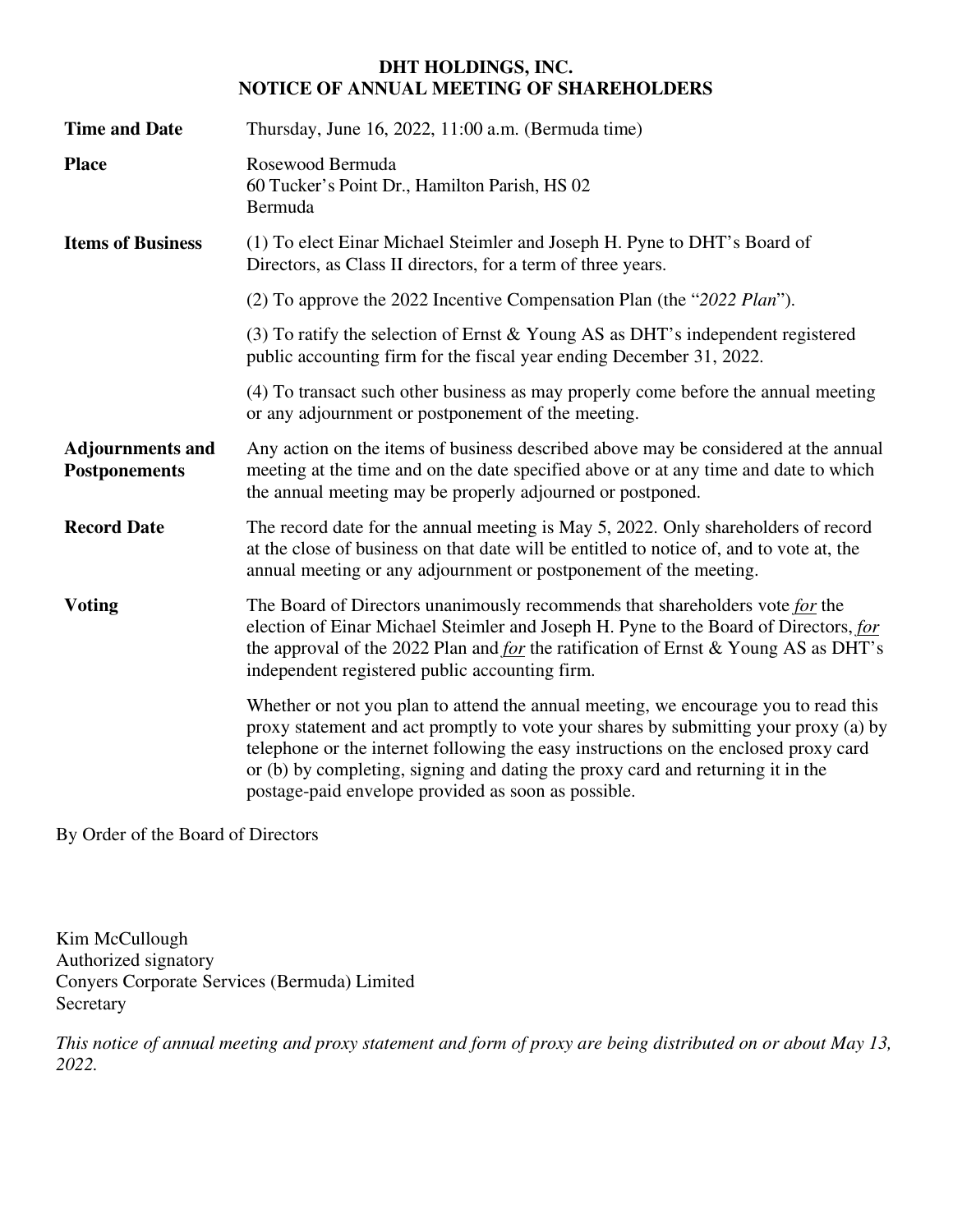# **QUESTIONS AND ANSWERS ABOUT THE PROXY MATERIALS AND THE ANNUAL MEETING**

# Q: *Who can I contact with questions about how to vote?*

A: If you have any questions or require any assistance with voting your shares, please contact DHT's proxy solicitor:

> **D.F. King & Co. Inc. 48 Wall Street, 22nd Floor New York, NY 10005 Call Collect: (212) 269-5550 Toll Free: (800) 515-4507**

## Q: *Why am I receiving these materials?*

A: The Board of Directors (the "*Board*") of DHT Holdings, Inc. ("DHT"), a corporation organized under the laws of the Republic of the Marshall Islands, is providing these proxy materials to you in connection with DHT's annual meeting of shareholders (the "*annual meeting*"), which will take place on June 16, 2022. As a shareholder, you are invited to attend the annual meeting and are entitled and requested to vote on the items of business described in this proxy statement.

## Q: *What information is contained in this proxy statement?*

A: The information included in this proxy statement relates to the proposals to be voted on at the annual meeting, the voting process, the compensation of DHT's directors and executive officers and certain other information about DHT.

## Q: *How may I obtain DHT's 2021 Annual Report?*

A: Shareholders may obtain a free copy of our 2021 Annual Report filed on Form 20-F from our website at www.dhtankers.com and through the Securities and Exchange Commission's EDGAR database on the SEC's website at www.sec.gov. Shareholders may request a hard copy of the audited financial statements free of charge by sending an email to info@dhtankers.com.

## Q: *What items of business will be voted on at the annual meeting?*

- A: The items of business scheduled to be voted on at the annual meeting are:
	- the election of Einar Michael Steimler and Joseph H. Pyne to the Board, as Class II directors, for a term of three years;
	- the approval of the 2022 Incentive Compensation Plan (the "*2022 Plan*"); and
	- the ratification of our independent registered public accounting firm for the 2022 fiscal year.

We also will consider any other business that properly comes before the annual meeting.

## Q: *How does the Board recommend that I vote?*

A: The Board recommends that you vote your shares "*FOR*" the election of Einar Michael Steimler and Joseph H. Pyne to the Board, "*FOR*" the approval of the 2022 Plan and "*FOR*" the ratification of the independent registered public accounting firm for the 2022 fiscal year.

### Q: *What shares can I vote?*

A: Each share of common stock, par value \$0.01 per share, of DHT (the "*Common Stock*" or the "*shares*"), issued and outstanding as of the close of business on May 5, 2022, the record date for the annual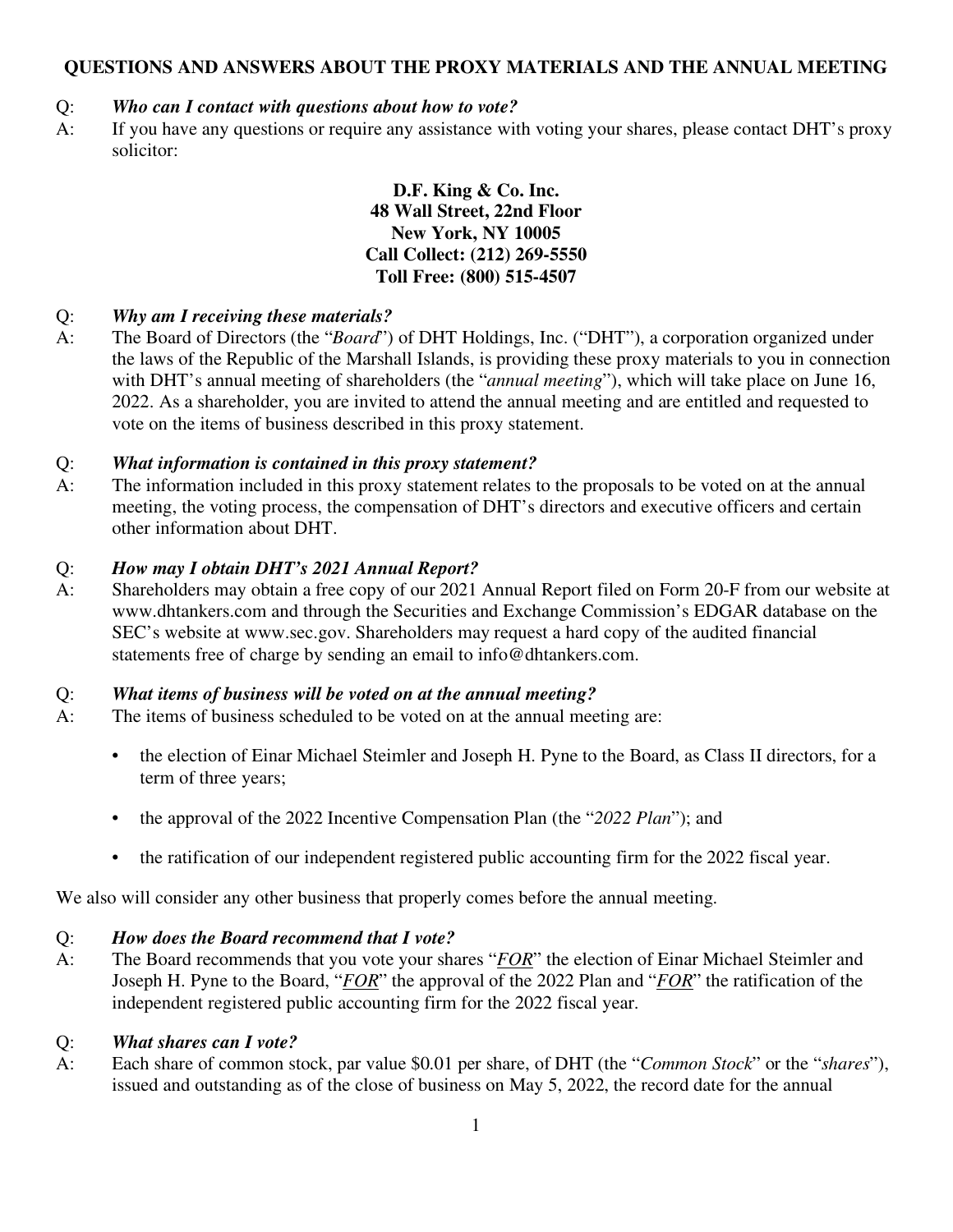meeting (the "*record date*"), is entitled to be voted on all items of business being voted on at the annual meeting. The *record date* for the annual meeting is the date used to determine both the number of shares of Common Stock that are entitled to be voted at the annual meeting and the identity of the *shareholders of record* and *beneficial owners* of those shares of Common Stock who are entitled to vote those shares at the annual meeting. On the *record date* for the annual meeting, there were 166,799,333 shares of Common Stock issued and outstanding. Holders of shares of Common Stock outstanding as of the close of business on the *record date* are entitled to one vote for each share of Common Stock they hold as of such time.

You may vote all shares owned by you as of the *record date* for the annual meeting, including (1) shares held directly in your name as the *shareholder of record* and (2) shares held for you as the *beneficial owner* through a broker, trustee or other nominee, such as a bank.

Q: *What is the difference between holding shares as a shareholder of record and as a beneficial owner?* A: Most DHT shareholders hold their shares through a broker or other nominee rather than directly in their own name. As summarized below, there are some distinctions between shares held of record and those owned beneficially.

### *Shareholder of Record*

If your shares are registered directly in your name with DHT's transfer agent, American Stock Transfer & Trust Company, LLC, you are considered, with respect to those shares, the *shareholder of record*, and these proxy materials are being sent directly to you by DHT. As the *shareholder of record*, you have the right to grant your voting proxy directly to DHT or to vote in person at the meeting. DHT has enclosed or sent a proxy card for you to use.

### *Beneficial Owner*

If your shares are held in a brokerage account or by another nominee, you are considered the *beneficial owner* of shares held in *street name*, and these proxy materials are being forwarded to you together with a voting instruction card. As the beneficial owner, you have the right to direct your broker, trustee or other nominee how to vote your shares and you are also invited to attend the annual meeting.

Since a beneficial owner is not the *shareholder of record*, you may not vote these shares in person at the meeting unless you obtain a "legal proxy" from the broker, trustee or other nominee that holds your shares, which would give you the right to vote the shares at the meeting. Enclosed with this proxy statement, your broker, trustee or other nominee will also provide voting instructions for you to use in directing the broker, trustee or other nominee how to vote your shares.

### Q: *How can I attend the annual meeting?*

A: You are entitled to attend the annual meeting only if you were a DHT shareholder as of the close of business on May 5, 2022 or if you hold a valid proxy for the annual meeting. You should be prepared to present photo identification for admittance. In addition, if you are a shareholder of record, your name will be verified against the list of shareholders of record on the record date prior to your being admitted to the annual meeting. If you are not a shareholder of record but hold shares through a broker, trustee or other nominee (*i.e.*, in street name), you should provide proof of beneficial ownership on the record date, such as your most recent account statement prior to the record date, a copy of the voting instruction card provided by your broker, trustee or other nominee, or other similar evidence of ownership. If you do not provide photo identification or comply with the procedures outlined above upon request, you will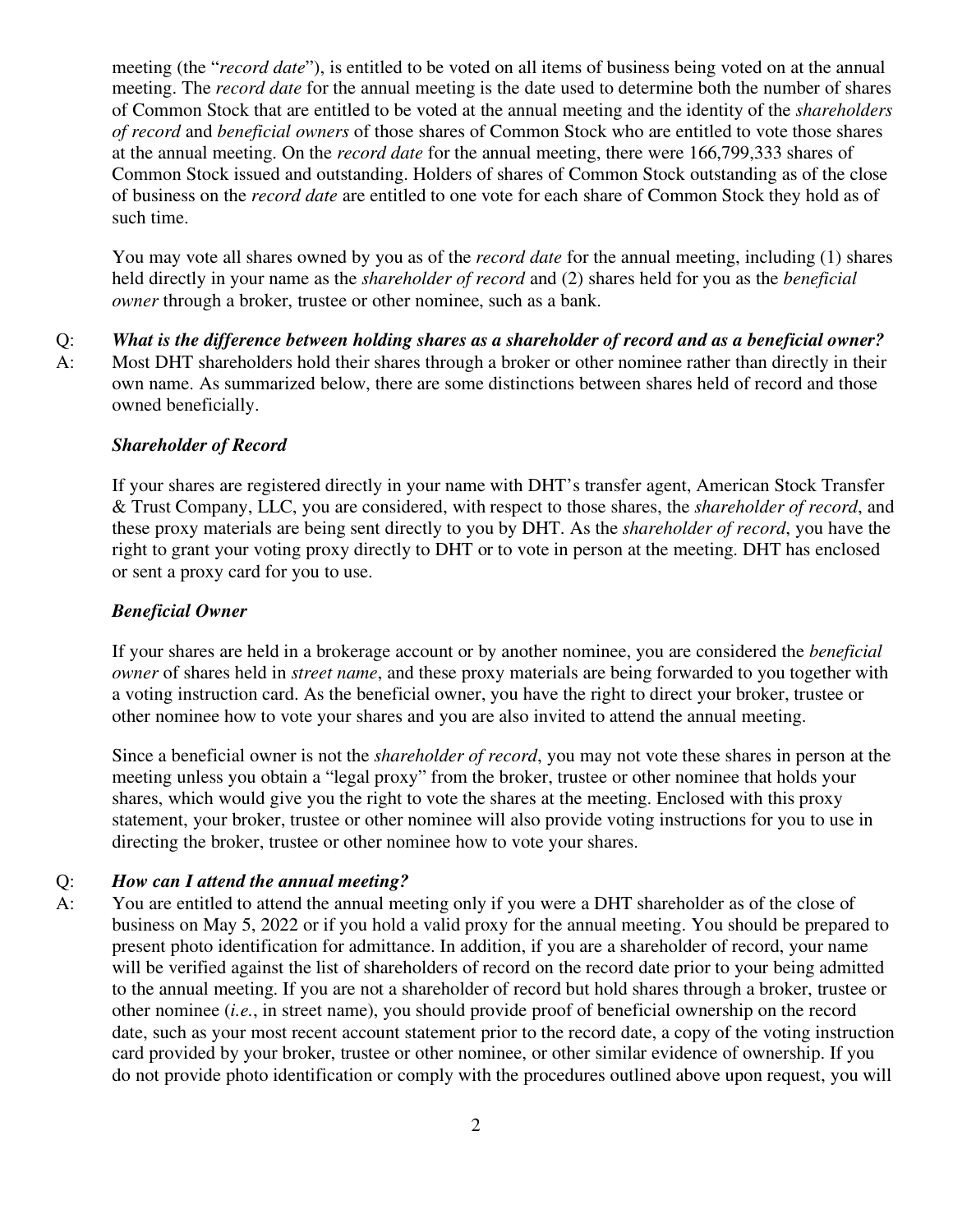not be admitted to the annual meeting. The meeting is scheduled to begin promptly at 11:00 a.m., Bermuda time, on June 16, 2022.

## Q: *How can I vote my shares in person at the annual meeting?*

A: Shares held in your name as the shareholder of record may be voted in person at the annual meeting. Shares held beneficially in street name may be voted in person only if you obtain a legal proxy from the broker, trustee or other nominee that holds your shares giving you the right to vote the shares. **Even if you plan to attend the annual meeting, we recommend that you also submit your proxy or voting instructions as described below so that your vote will be counted if you later decide not to attend the meeting.**

### Q: *How can I vote my shares without attending the annual meeting?*

A: Whether you hold shares directly as the shareholder of record or beneficially in street name, you may direct how your shares are voted without attending the meeting. If you are a shareholder of record, you may vote by submitting a proxy. If you hold shares beneficially in street name, you may vote by submitting voting instructions to your broker, trustee or other nominee.

Shareholders of record of Common Stock may submit proxies (a) by telephone or the internet following the easy instructions on the enclosed proxy card or (b) by completing, signing and dating their proxy cards and mailing them in the enclosed envelopes. DHT shareholders who hold shares beneficially in street name may vote by completing, signing and dating the voting instruction cards provided and mailing them in the enclosed envelopes, or otherwise as directed in the voting instruction card provided by your broker, trustee or other nominee.

#### Q: *Can I change my vote?*

A: You may change your vote at any time prior to the vote at the annual meeting. If you are the shareholder of record, you may change your vote by granting a new proxy bearing a later date (which automatically revokes the earlier proxy), by providing a written notice of revocation to the *DHT's Corporate Secretary*  via an email received prior to your shares being voted, or by attending the annual meeting and voting in person. Attendance at the meeting will not cause your previously granted proxy to be revoked unless you specifically so request. For shares you hold beneficially in street name, you may change your vote by submitting new voting instructions to your broker, trustee or other nominee, or, if you have obtained a legal proxy from your broker or nominee giving you the right to vote your shares, by attending the meeting and voting in person.

### Q: *Is my vote confidential?*

A: Proxy instructions, ballots and voting tabulations that identify individual shareholders are handled in a manner that protects your voting privacy. Your vote will not be disclosed either within DHT or to third parties, except (1) as necessary to meet applicable legal requirements, (2) to allow for the tabulation of votes and certification of the vote and (3) to facilitate a successful proxy solicitation. If shareholders provide written comments on their proxy card directed to the Board or management, these comments will be forwarded to the Board or management, respectively.

### Q: *How many shares must be present or represented to conduct business at the annual meeting?*

A: The quorum requirement for holding the annual meeting and transacting business is that holders of a majority of the voting power of the shares of capital stock in DHT (*"DHT Capital Stock"*) issued and outstanding as of the record date and entitled to vote must be present in person or represented by proxy. As of the record date, shares of Common Stock were the only type of DHT Capital Stock issued and outstanding.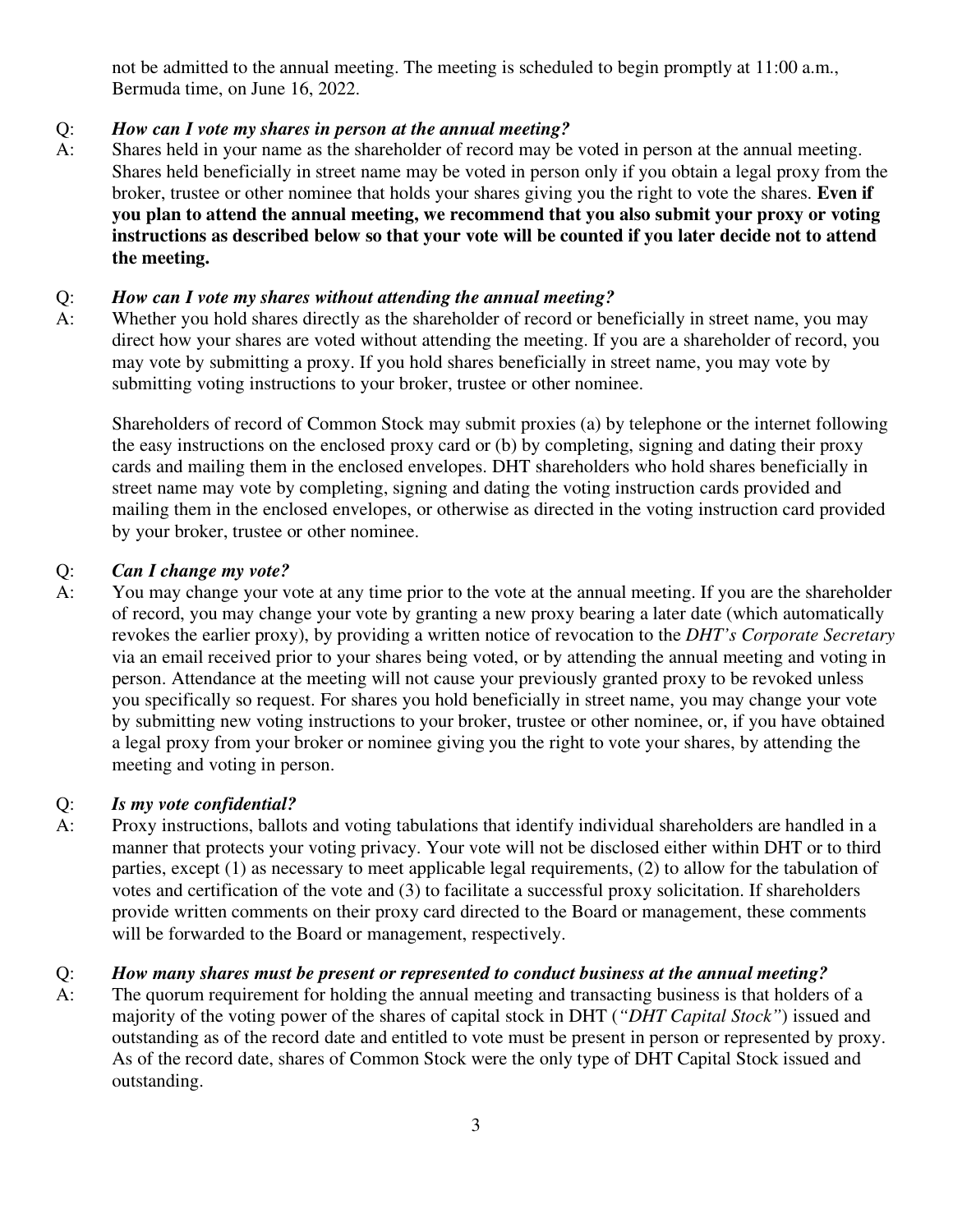## Q: *How are votes counted?*

A: In the election of directors, you may vote "FOR" the nominee or your vote may be "WITHHELD" with respect to the nominee. For the other items of business, you may vote "FOR," "AGAINST" or "ABSTAIN." If you "ABSTAIN," the abstention has the same effect as a vote "AGAINST."

If you provide specific instructions for a given item, your shares will be voted as you instruct on such item. If you sign your proxy card or voting instruction card without giving specific instructions, your shares will be voted in accordance with the recommendations of the Board (*i.e.*, "FOR" the election of Einar Michael Steimler and Joseph H. Pyne to the Board; "*FOR*" the approval of the 2022 Incentive Compensation Plan; "FOR" the ratification of the independent registered public accounting firm; and in the discretion of your proxy holder on any other matters that properly come before the annual meeting).

If you hold shares beneficially in street name and do not provide your broker with voting instructions, your shares may constitute "broker non-votes." Generally, broker non-votes occur on a matter when a broker is not permitted to vote on that matter without instructions from the beneficial owner and instructions are not given. In tabulating the voting results for any particular non-routine proposal, shares that constitute broker non-votes are not considered entitled to vote on that proposal. Thus, broker nonvotes will not affect the outcome of any matter being voted on at the meeting, assuming that a quorum is obtained, other than matters requiring the affirmative vote of a majority of all outstanding shares of Common Stock or DHT Capital Stock.

For all matters proposed for shareholder action at the annual meeting, each share of Common Stock outstanding as of the close of business on the record date is entitled to one vote.

### Q: *What is the voting requirement to approve each of the proposals?*

A: In the election of the directors (Proposal No. 1), the two persons receiving the highest number of "FOR" votes at the annual meeting will be elected.

Each of Proposal No. 2 and Proposal No. 3 requires the affirmative "FOR" vote of the holders of a majority of the voting power represented by the shares of DHT Capital Stock present in person or represented by proxy and entitled to vote on that proposal at the annual meeting.

As of the record date, shares of Common Stock were the only type of DHT Capital Stock issued and outstanding.

## Q: *Is cumulative voting permitted for the election of directors?*

A: No. DHT's Amended and Restated Articles of Incorporation provide that cumulative voting shall not be used in the election of directors.

### Q: *What happens if additional matters are presented at the annual meeting?*

A: Other than the three items of business described in this proxy statement, we are not aware of any other business to be acted upon at the annual meeting. If you grant a proxy, the persons named as proxyholders, Erik A. Lind, Svein Moxnes Harfjeld, Laila C. Halvorsen and Kim McCullough, will have the discretion to vote your shares on any additional matters properly presented for a vote at the meeting. If for any unforeseen reason one or both of Einar Michael Steimler and Joseph H. Pyne are not available as a candidate for director, the persons named as proxyholders will vote your proxy for such other candidate(s) as may be nominated by the Board.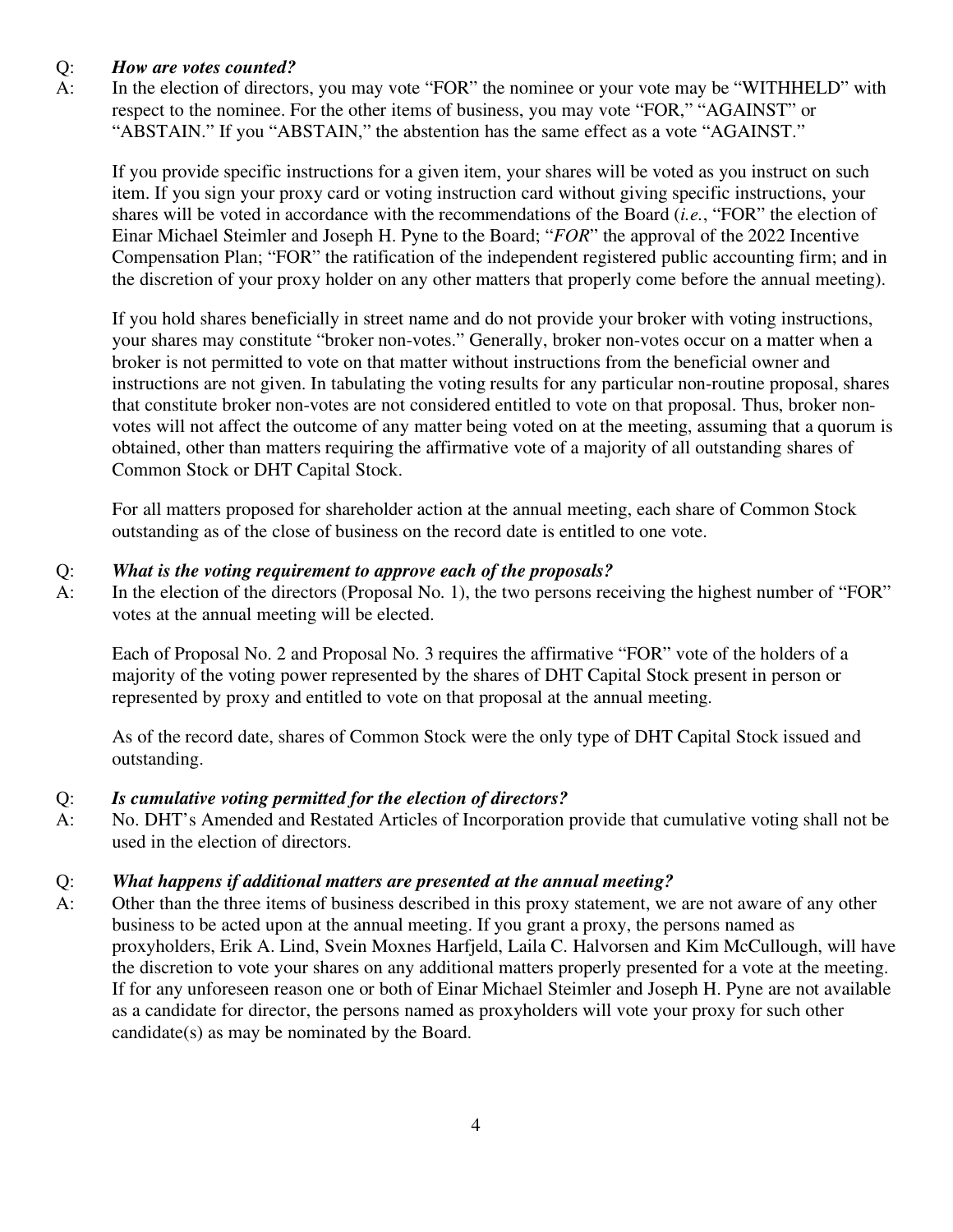## Q: *What should I do if I receive more than one set of voting materials?*

A: You may receive more than one set of voting materials, including multiple copies of this proxy statement and multiple proxy or voting instruction cards. For example, if you hold your shares in more than one brokerage account, you may receive a separate voting instruction card for each brokerage account in which you hold shares. If you are a shareholder of record and your shares are registered in more than one name, you will receive more than one proxy card. **Please complete, sign, date and return each proxy card and voting instruction card that you receive.**

#### Q: *How may I obtain a separate set of voting materials?*

A: If you share an address with another shareholder, you may receive only one set of proxy materials unless you have provided contrary instructions. If you wish to receive a separate set of proxy materials now or in the future, please contact D.F. King, who we have retained to assist in this proxy solicitation, at:

> **D.F. King & Co. Inc. 48 Wall Street, 22nd Floor New York, NY 10005 Call Collect: (212) 269-5550 Toll Free: (800) 515-4507**

Similarly, if you share an address with another shareholder and have received multiple copies of our proxy materials, you may contact us as indicated above to request delivery of a single copy of these materials.

## Q: *Who will bear the cost of soliciting votes for the annual meeting?*

A: DHT will pay the entire cost of preparing, assembling, printing, mailing and distributing these proxy materials and soliciting votes, including the cost of retaining D.F. King to assist with the solicitation of proxies. In addition to the mailing of these proxy materials, the solicitation of proxies or votes may be made in person, by telephone or by electronic communication by our directors, officers and employees, who will not receive any additional compensation for such solicitation activities.

#### Q: *Where can I find the voting results of the annual meeting?*

A: We intend to announce the preliminary voting results at the annual meeting and to publish the final results in a report on Form 6-K following the annual meeting.

## Q: *What is the deadline to propose actions for consideration at next year's annual meeting of shareholders or to nominate individuals to serve as directors?*

A: You may submit proposals, including director nominations, for consideration at future shareholder meetings as indicated below.

#### *Shareholder Proposals*

For a shareholder proposal to be considered for inclusion in DHT's proxy statement for the annual meeting next year, the written proposal must be received by DHT's Corporate Secretary at the address set forth below no later than March 18, 2023 and no earlier than February 16, 2023 and otherwise comply with the notice procedures set forth in the Amended and Restated Bylaws (the "*Bylaws*"). If the date of next year's annual meeting is moved more than 30 days before or after the anniversary date of this year's annual meeting, notice by the shareholder must be given not later than 10 days following the earlier of the date on which notice of the annual general meeting was mailed to shareholders or the date on which public disclosure of the date of the annual meeting was made. Proposals sent via email should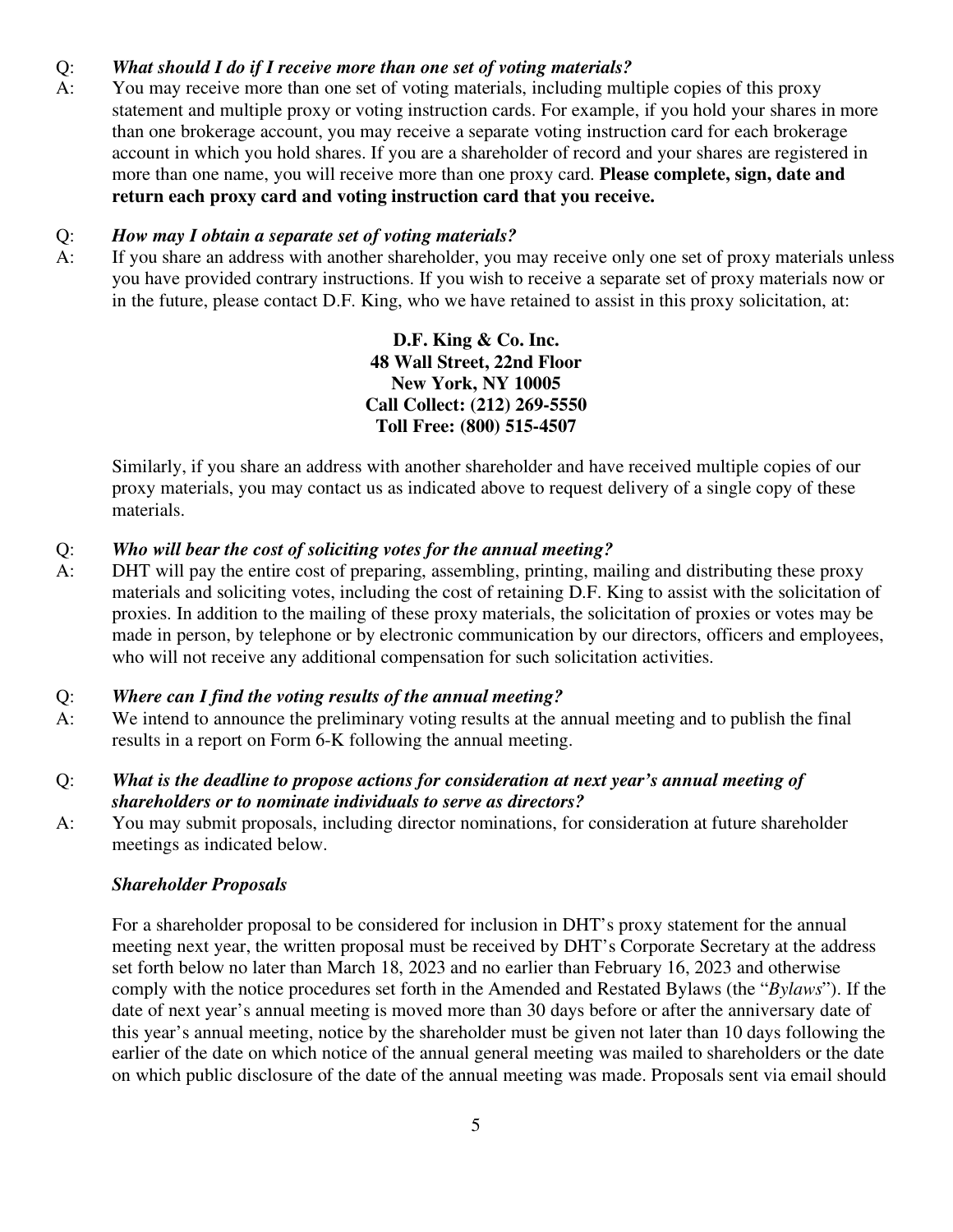be sent to kim.mccullough@conyers.com, with "DHT Holdings, Inc. – Shareholder Proposal" in the subject line.

# *Nomination of Director Candidates*

You may propose director candidates for consideration by the Board's Nominating and Corporate Governance Committee provided you are a shareholder of record on the date of the giving of the notice of nomination and on the record date for the determination of shareholders entitled to vote at such meeting and provided you submit a written proposal that is received by *DHT's Corporate Secretary* at the email address set forth above no later than March 18, 2023 and no earlier than February 16, 2023 that sets forth the information required by our Bylaws and otherwise complies with the notice procedures set forth in the Bylaws. If the date of next year's annual meeting is moved more than 30 days before or after the anniversary date of this year's annual meeting, notice by the shareholder must be given not later than 10 days following the earlier of the date on which notice of the annual general meeting was mailed to shareholders or the date on which public disclosure of the date of the annual meeting was made.

Any such proposal sent via email should be directed to *DHT's Corporate Secretary* at the email address set forth above , with "DHT Holdings, Inc. – Nomination of Director Candidates" in the subject line, and should, among other things, include the nominee's name, age, business address and residence address, the principal occupation or employment of the nominee and, if a nominee is a shareholder, the class or series and number of shares of DHT Capital Stock which are owned beneficially or of record by the nominee.

## *Copy of Bylaws Provisions*

You may contact *DHT's Corporate Secretary* at the email address set forth above for a copy of the relevant Bylaws provisions regarding the requirements for making shareholder proposals and nominating director candidates.

## Q: *How may I communicate with the Board?*

A: You may submit any communication intended for the Board by directing the communication by email to kim.mccullough@conyers.com, with "DHT Holdings, Inc. – Attention: Erik A. Lind, Chairman" in the subject line.

*Your vote is very important, no matter how many shares you own. If you have any questions or require any assistance with voting your shares, please contact our proxy solicitor:* 

> **D.F. King & Co. Inc. 48 Wall Street, 22nd Floor New York, NY 10005 Call Collect: (212) 269-5550 Toll Free: (800) 515-4507**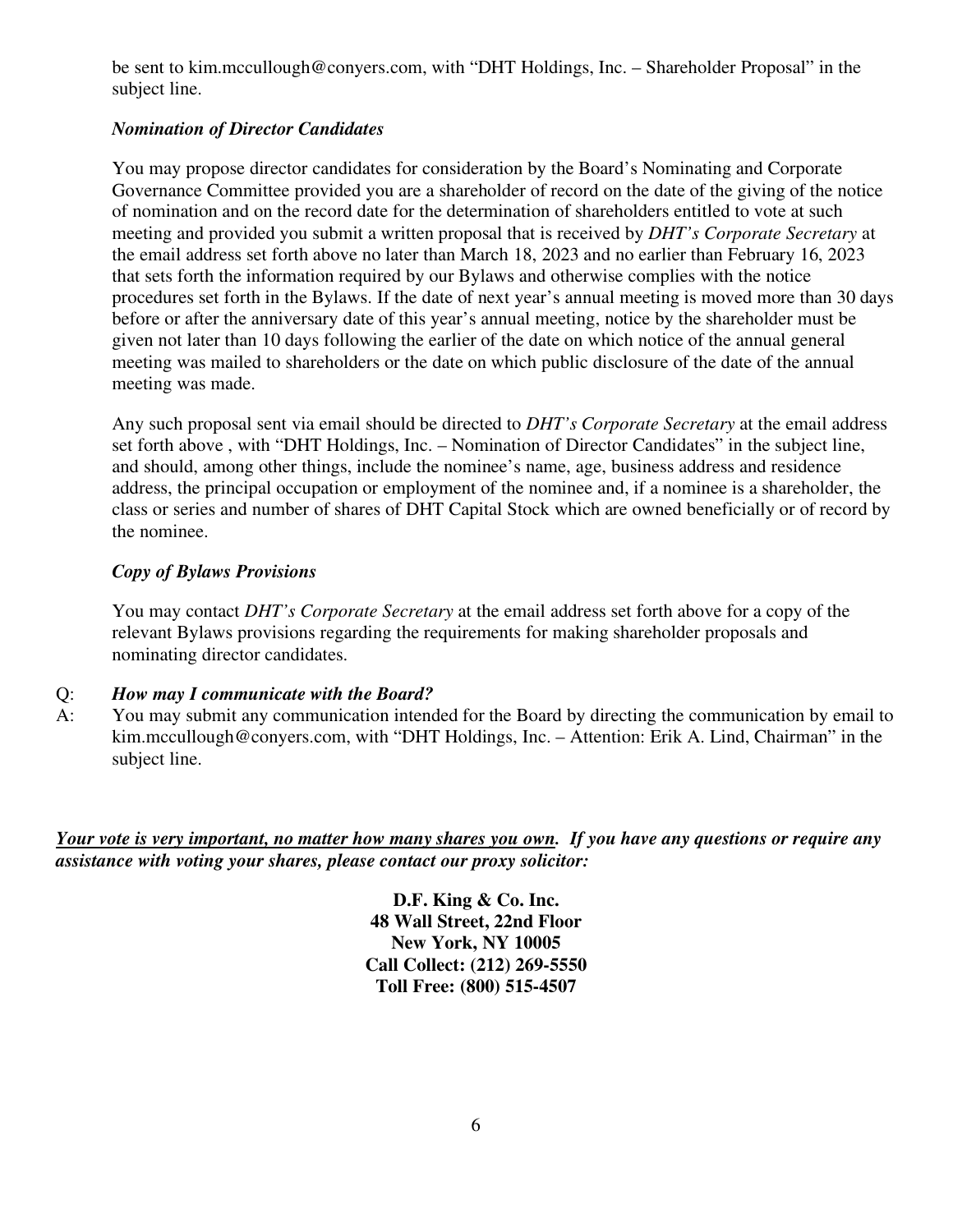## **CORPORATE GOVERNANCE PRINCIPLES AND BOARD MATTERS**

DHT is committed to sound corporate governance principles. These principles are essential to maintaining DHT's integrity in the marketplace. DHT's Nominating and Corporate Governance Guidelines and Code of Business Conduct and Ethics are available under "Corporate Governance" in the "About DHT" section of DHT's website at www.dhtankers.com.

## **Director Independence**

The Board has determined that each of Erik A. Lind, Joseph H. Pyne, Einar Michael Steimler, Jeremy Kramer, Sophie Rossini and Iman Hill has no material relationship with DHT and is *independent* within the meaning of DHT's director independence standards, which reflect The New York Stock Exchange (the "*NYSE*") director independence standards, as currently in effect and as they may be changed from time to time.

Pursuant to certain exceptions for foreign private issuers, we are not required to comply with certain of the corporate governance practices followed by U.S. companies under the NYSE listing standards, including the maintenance of an entirely independent nominating/corporate governance committee and compensation committee.

In addition, the Board has determined that each member of the Audit Committee also satisfies DHT's Audit Committee member independence standards, which reflect applicable NYSE and U.S. Securities and Exchange Commission ("*SEC*") audit committee member independence standards.

## **Board Structure and Committee Composition**

As of the date of this proxy statement, the Board has six directors and the following three committees: (1) Audit Committee, (2) Compensation Committee and (3) Nominating and Corporate Governance Committee. The function of each committee is described below. Each committee operates under a written charter adopted by the Board. All of the committee charters are available under "Corporate Governance" in the "About DHT" section of DHT's website at www.dhtankers.com. The membership of each of the committees as of the date of this proxy statement is as follows:

|                        |       |              | Nominating and |
|------------------------|-------|--------------|----------------|
|                        |       |              | Corporate      |
| Name of Director       | Audit | Compensation | Governance     |
| Erik A. Lind, Chairman | X     |              |                |
| Jeremy Kramer          | $X^*$ | X            |                |
| Joseph H. Pyne         | Χ     | $X^*$        | Х              |
| Einar Michael Steimler |       | X            | $X^*$          |
| Sophie Rossini         |       |              |                |

 $X =$  Committee member

\* = Chairperson

### *Audit Committee*

The Audit Committee is composed of three directors who satisfy applicable NYSE and SEC audit committee independence standards. All members of the committee are financially literate and the Board has determined that Erik A. Lind qualifies as an audit committee financial expert.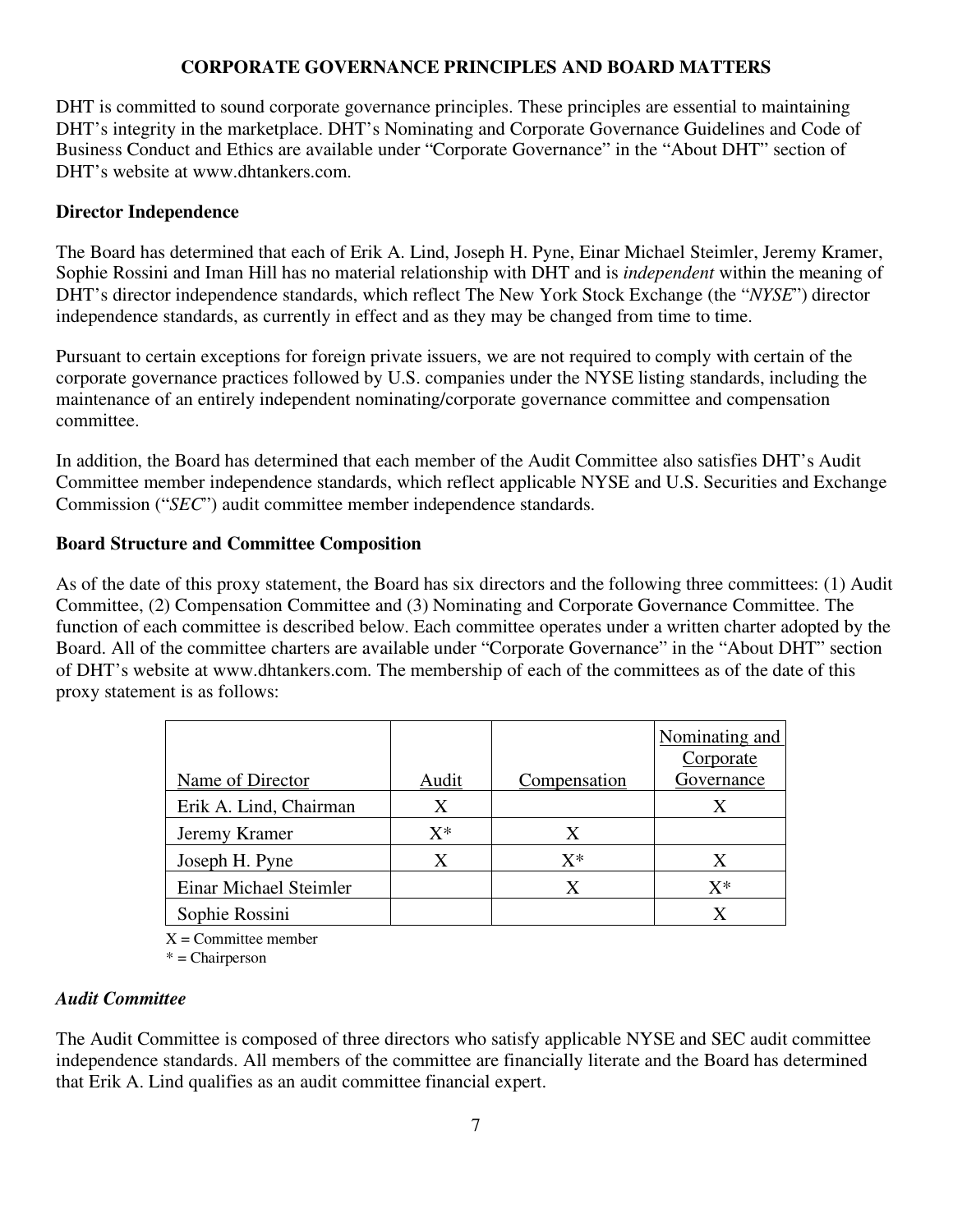The Audit Committee assists the Board in fulfilling its responsibilities for general oversight of:

- management's conduct of DHT's financial reporting process, including the development and maintenance of systems of internal accounting and financial controls;
- the integrity of DHT's financial statements;
- DHT's risk management systems and compliance with legal and regulatory requirements and ethical standards;
- the qualifications and independence of DHT's independent registered public accounting firm;
- the independent registered public accounting firm's annual audit of DHT's financial statements; and
- the performance of DHT's internal audit function.

Specific duties of the Audit Committee include, among others: annually reviewing the Audit Committee charter and the Audit Committee's performance; evaluating, overseeing and compensating DHT's independent registered public accounting firm and reviewing the audit plan and scope; reviewing and pre-approving all audit services and permitted non-audit services rendered to DHT by DHT's independent registered public accounting firm; reviewing DHT's consolidated financial statements and making a recommendation to the Board on their inclusion in DHT's Annual Report on Form 20-F; monitoring and reviewing DHT's internal controls, internal audit function and corporate policies with respect to financial information; reviewing DHT's accounting policies and practices and significant financial reporting issues and judgments and identifying and evaluating the actions taken to remedy any significant failings or weaknesses; assessing the completeness of DHT's disclosures; overseeing the establishment of procedures for investigating and handling complaints concerning financial, accounting, internal accounting controls and auditing matters or other improprieties; overseeing the development of, and periodically reviewing and monitoring compliance with and the effectiveness of, DHT's Code of Business Conduct and Ethics; and assessing DHT's risk management systems and ability to effectively identify and manage material business risks and periodically reviewing risks that may have a significant impact on DHT's financial statements. The Audit Committee works closely with DHT's management and independent registered public accounting firm. The Audit Committee has the authority to obtain advice and assistance from, and receive appropriate funding from DHT for, outside legal, accounting and other advisors as the Audit Committee deems necessary to fulfill its duties.

The Audit Committee's charter is available under "Corporate Governance" in the "About DHT" section of DHT's website at www.dhtankers.com.

### *Compensation Committee*

The Compensation Committee is responsible for:

- discharging the Board's responsibilities relating to the evaluation and compensation of DHT's executives;
- overseeing the administration of DHT's compensation plans;
- reviewing and determining director compensation; and
- preparing any reports on executive compensation required by the rules and regulations of the SEC.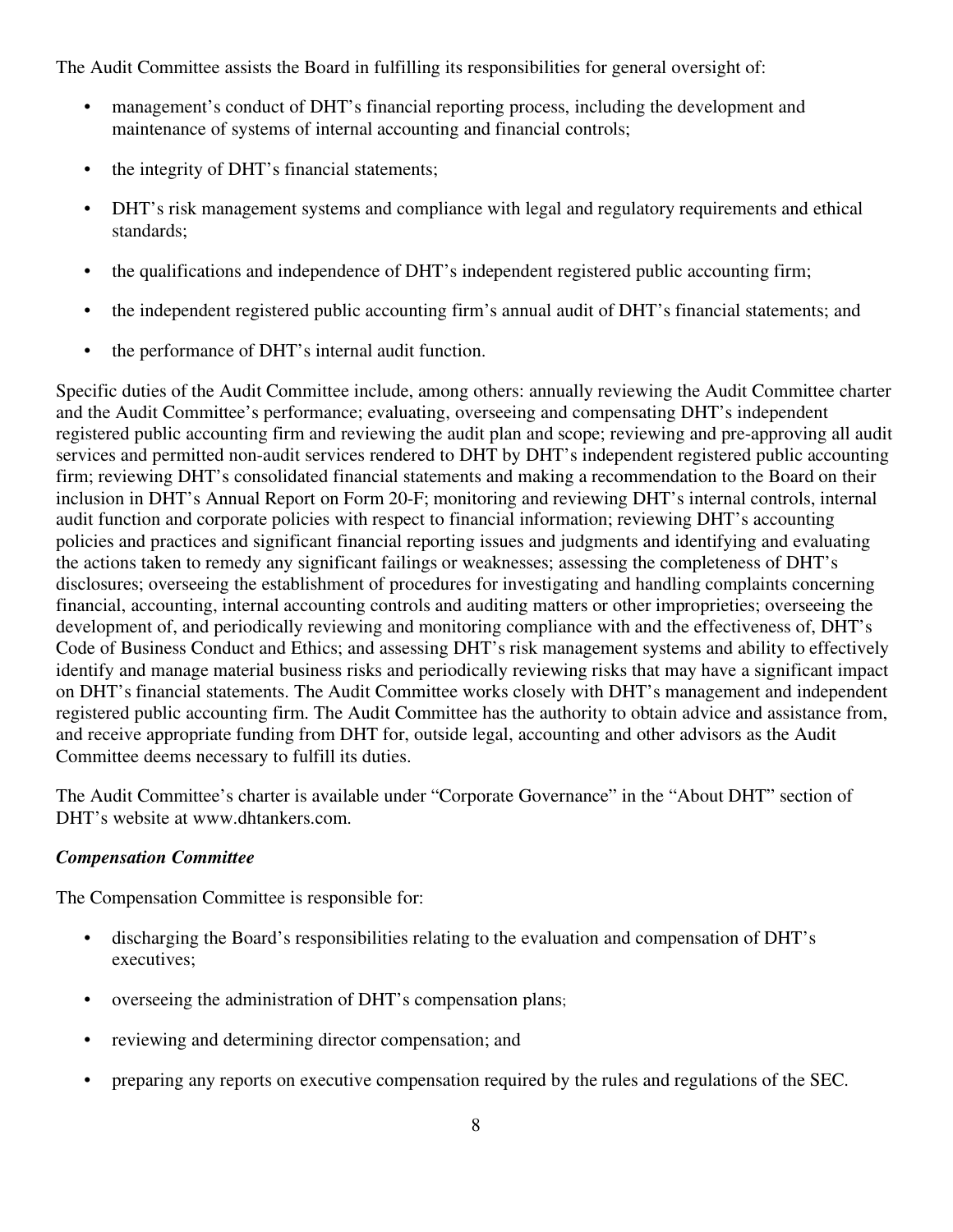Specific duties of the Compensation Committee include, among others: establishing and periodically reviewing a general compensation strategy for DHT; overseeing the development and implementation of DHT's compensation plans, including pension, welfare, incentive and equity-based plans, to ensure that these plans are consistent with the general compensation strategy; at least annually (a) reviewing and assessing the corporate goals and objectives upon which the compensation of the President & Chief Executive Officer (the "*CEO*") is based, (b) evaluating the CEO's performance in light of these goals and objectives and (c) making a recommendation to the Board of appropriate compensation level or other terms of employment for the CEO; annually reviewing and making a recommendation to the Board of appropriate compensation levels or other terms of employment for the other members of executive management; and at least annually reviewing and deciding on the form and amount of director compensation. The Compensation Committee has the authority to retain compensation consultants and other compensation experts in fulfilling its duties and to compensate these advisors.

The Compensation Committee's charter is available under "Corporate Governance" in the "About DHT" section of DHT's website at www.dhtankers.com.

## *Nominating and Corporate Governance Committee*

The Nominating and Corporate Governance Committee is responsible for:

- identifying individuals qualified to become directors in accordance with criteria approved by the Board and recommending such individuals to the Board for nomination for election to the Board;
- making recommendations to the Board concerning committee appointments;
- reviewing and making recommendations for executive management appointments;
- developing, recommending and annually reviewing corporate governance guidelines for DHT and overseeing corporate governance matters; and
- coordinating an annual evaluation of the Board and its Chairman.

Specific duties of the Nominating and Corporate Governance Committee include, among others: determining and submitting for Board approval the criteria for selecting directors; determining the objectives and procedures for selecting directors; actively seeking individuals qualified to become directors and recommending such individuals to the Board for nomination for election by the shareholders; reviewing all nominations for reelection of directors; developing and recommending to the Board corporate governance guidelines for DHT and assessing those guidelines at least annually; coordinating the annual evaluation of the Chairman and Board and its committees; and coordinating the evaluation of management. The Nominating and Corporate Governance Committee has the authority to obtain assistance from outside advisors in fulfilling its duties and to compensate these advisors.

The Nominating and Corporate Governance Committee's charter is available under "Corporate Governance" in the "About DHT" section of DHT's website at www.dhtankers.com.

### *Investor Rights Agreement with BW Group Limited*

See the section below, "Minority Investor Arrangements", for further information relating to DHT's corporate governance and Board matters.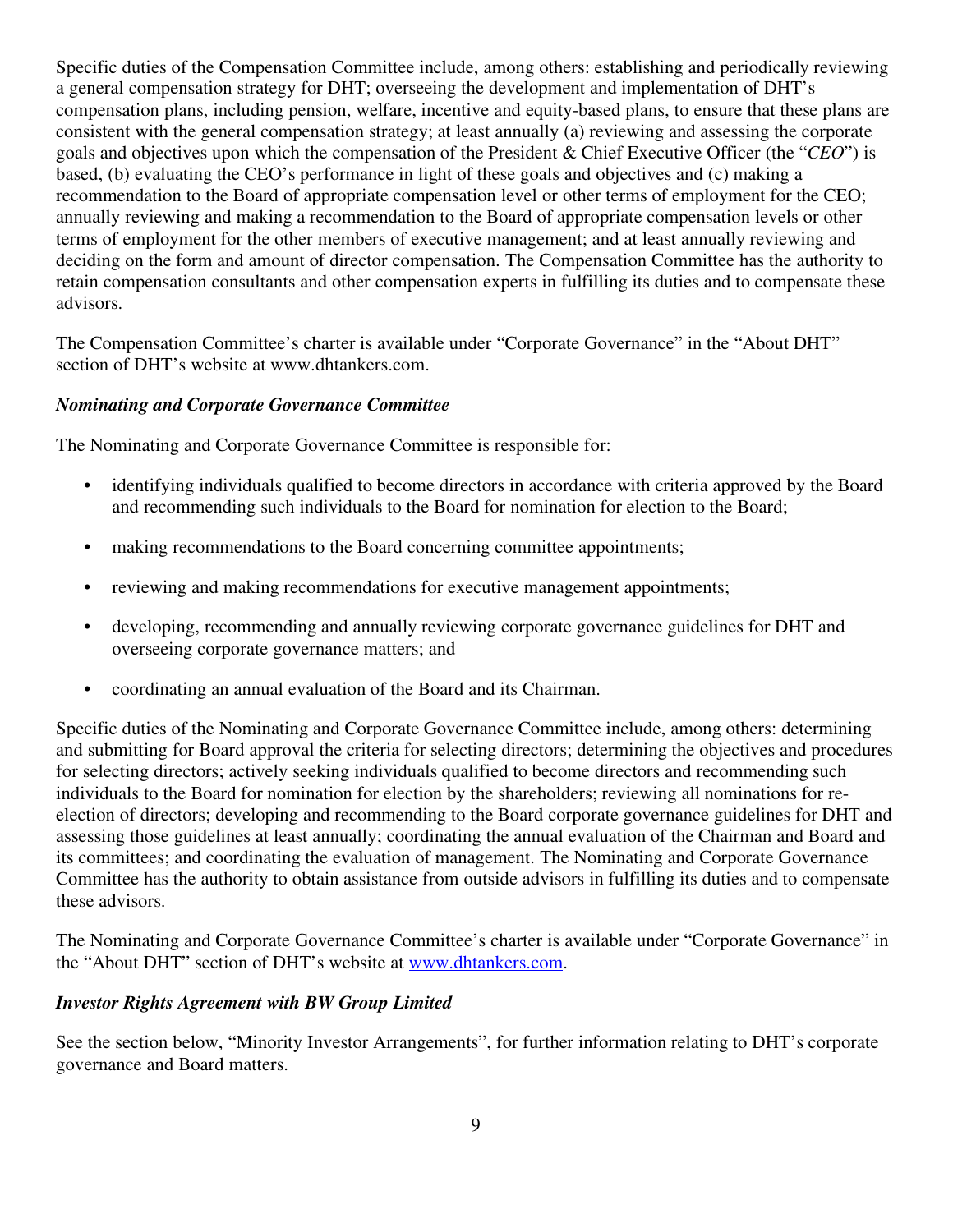## **Director Attendance**

The full Board of Directors met 11 times in 2021. Each director attended 100% of the total meetings of the Board of Directors and the committees on which he or she served in 2021.

## **Communications with the Board**

Individuals may communicate with the Board by email to kim.mccullough@conyers.com, with "DHT Holdings, Inc. – Attention: Erik A. Lind, Chairman" in the subject line.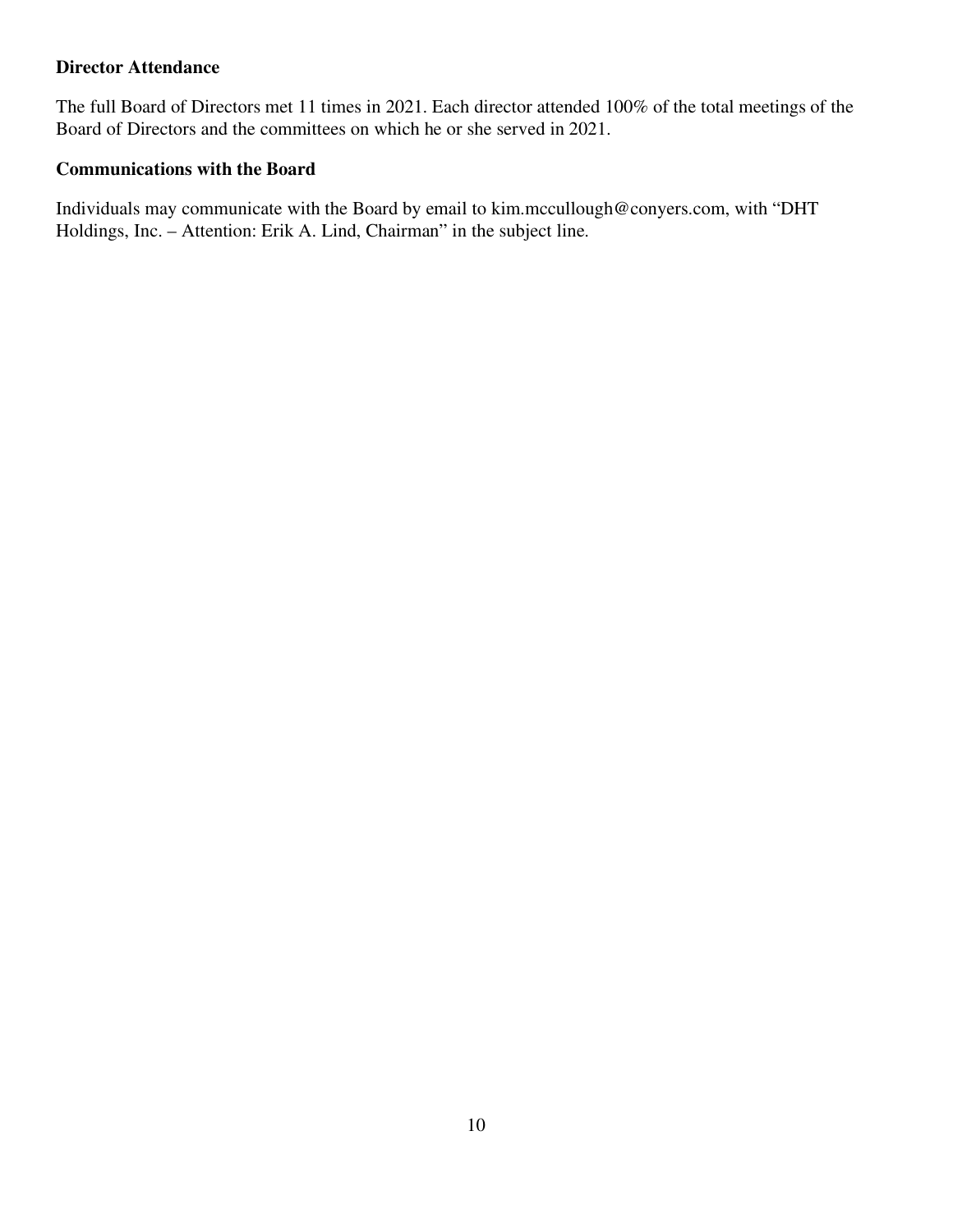#### **DIRECTOR COMPENSATION**

The following table provides information on DHT's annual compensation and reimbursement practices for the directors.

## **Director Compensation Table**

| Annual cash retainer                                        |     |        |
|-------------------------------------------------------------|-----|--------|
| Additional cash retainer for:<br>• Chairman of the Board    | S   | 75,000 |
| • Chairperson of the Audit Committee                        | S   | 95,000 |
| • Chairperson of a Committee other than the Audit Committee | S   | 35,000 |
| • Member of a Committee                                     | S   | 15,000 |
|                                                             | \$. | 6.000  |
| Reimbursement for expenses attendant to Board membership    |     |        |
|                                                             |     | Yes    |

For the year 2021, we paid the members of our Board aggregate cash compensation of \$577,000. In addition, in January 2022, Messrs. Lind, Steimler, Pyne and Kramer and Ms. Rossini were each awarded 35,000 shares of restricted stock pursuant to the 2019 Incentive Compensation Plan (the "*2019 Plan*"). Each such grant will vest in June 2023, except that if a member of the Board ceases service on the Board prior to the applicable vesting date for any reason, his or her restricted stock will immediately vest in full. For the year 2020, Messrs. Lind, Steimler, Pyne and Kramer and Ms. Rossini were each awarded 35,000 shares of restricted stock pursuant to the 2019 Plan. Each such grant will vest in June 2022, except that if a member of the Board ceases service on the Board prior to the applicable vesting date for any reason, his or her restricted stock will immediately vest in full.

During the relevant vesting period of the restricted stock grants described above, each director was or will be credited with additional shares of restricted stock in an amount equal to the value of the dividends that would have been paid on the awarded restricted stock had it been fully vested on the date of grant. These additional shares will be transferred to each director at the same time as the corresponding shares of restricted stock vest.

We have no service contracts between us and any of our directors providing for benefits upon termination of their employment or service.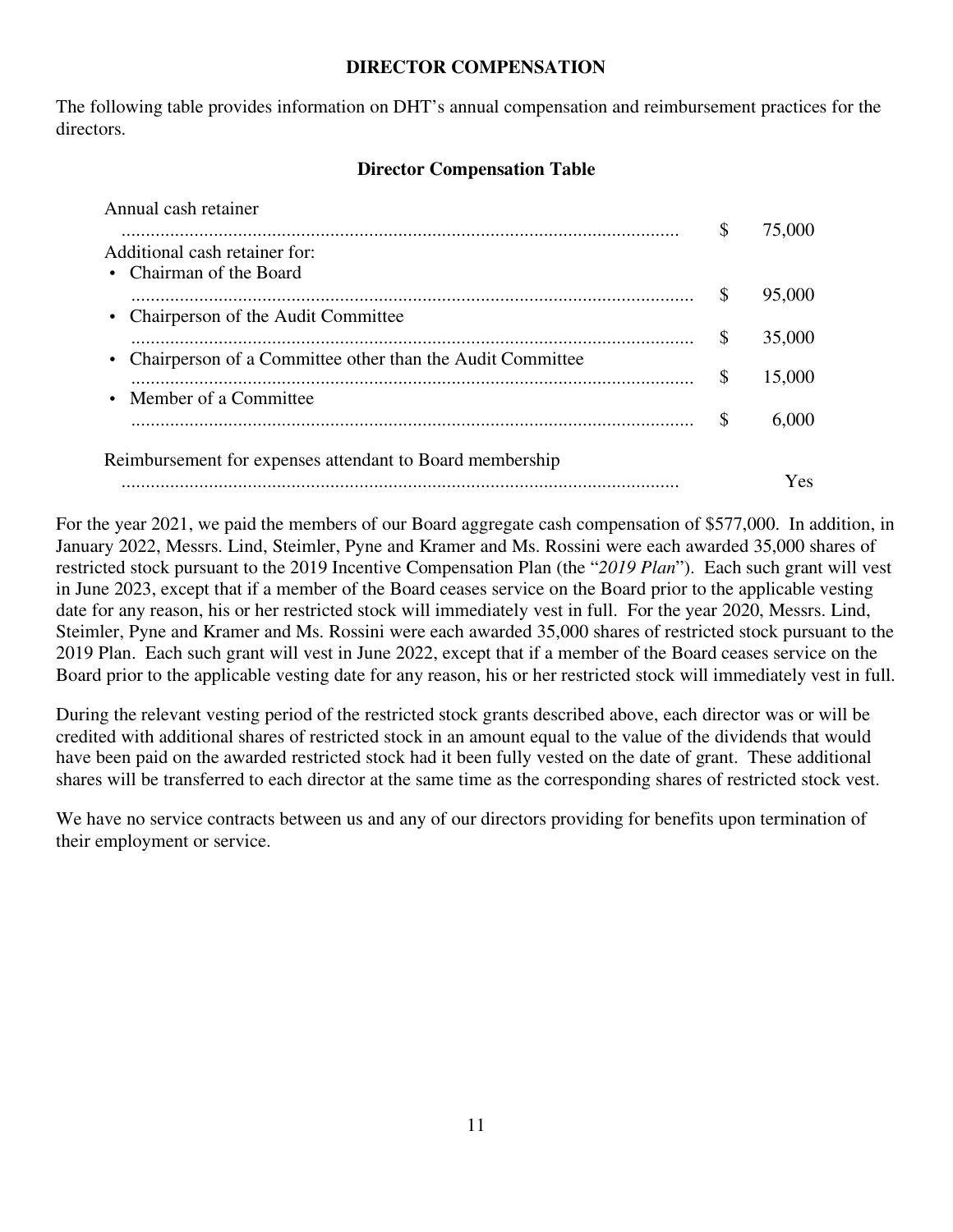## **PROPOSALS TO BE VOTED ON**

## **PROPOSAL NO. 1: Election of Einar Michael Steimler and Joseph H. Pyne to the Board**

As of the date of this proxy statement, the Board consists of six directors divided into three classes: Class I, Class II and Class III. At the 2022 annual meeting, Einar Michael Steimler and Joseph H. Pyne will stand for election to serve as Class II directors for a three-year term until the 2025 annual meeting and until his successor is elected. The remaining directors consist of two Class I directors and two Class III directors, with terms expiring in 2023 and 2024, respectively.

Information regarding the business experience of Einar Michael Steimler and Joseph H. Pyne is provided below. There are no family relationships between any member of the Board and any executive officer. The Board expects that Mr. Steimler and Mr. Pyne will satisfy DHT's director independence standards. For additional details concerning Board independence, see the section above, "Corporate Governance Principles and Board Matters".

If you sign your proxy or voting instruction card but do not give instructions for the election of Einar Michael Steimler and Joseph H. Pyne, your shares will be voted "FOR" Einar Michael Steimler and Joseph H. Pyne. If you wish to give specific instructions for the election of Einar Michael Steimler and Joseph H. Pyne, you may do so by indicating your instructions on your proxy or voting instruction card.

The Board expects that each of Einar Michael Steimler and Joseph H. Pyne will be available to serve as a director. If, for any unforeseen reason, one or both of Einar Michael Steimler and Joseph H. Pyne are not available as candidate for director, the proxyholders, Erik A. Lind, Svein Moxnes Harfjeld, Laila C. Halvorsen and Kim McCullough, will have the authority to vote your proxy for such other candidate(s) as may be nominated by the Board.

## **Vote Required**

The two persons receiving the highest number of "FOR" votes represented by shares of DHT Capital Stock, present in person or represented by proxy and entitled to be voted at the annual meeting, will be elected.

## *The Board unanimously recommends a vote "FOR" Einar Michael Steimler and Joseph H. Pyne's election to the Board, as Class II directors, for a three-year term.*

## **Information about Einar Michael Steimler and Joseph H. Pyne**

### **Einar Michael Steimler**

Director since 2010 Age 74

Mr. Einar Michael Steimler has over 45 years of experience in the shipping industry. From 2008 to 2011, he served as chairman of Tanker (UK) Agencies, the commercial agent to Tankers International. He was instrumental in the formation of Tanker (UK) Agencies in 2000 and served as its CEO until the end of 2007. Mr. Steimler serves as a non-executive director on the board of Eneti Inc. (ex Scorpio Bulkers Inc.). From 1998 to 2010, Mr. Steimler served as a Director of Euronav. He was also Managing Director of Euronav from 1998 to 2000. He has been involved in both sale and purchase and chartering brokerage in the tanker, gas and chemical sectors and was a founder of Stemoco, a Norwegian ship brokerage firm. He graduated from the Norwegian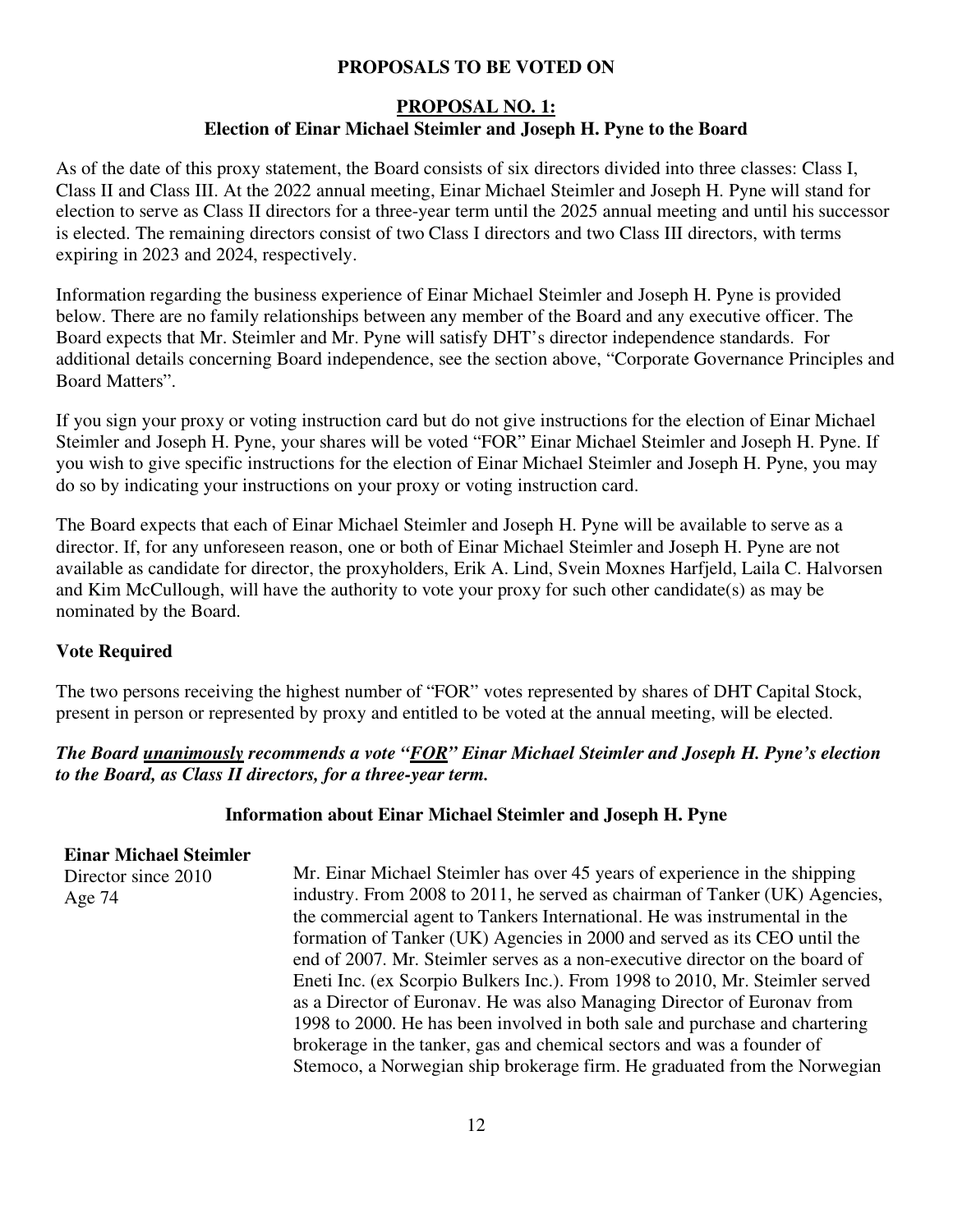**Joseph H. Pyne**  Director since 2015

Age 74

School of Business Management in 1973 with a degree in Economics and a degree in Marketing. Mr. Steimler is a resident and citizen of Norway.

Mr. Joseph H. Pyne is the Non-Executive Chairman of Kirby Corporation. Mr. Pyne was the Executive Chairman from April 2014 to April 2018 and a director since 1988. He served as the Chief Executive Officer of the company from 1995 to April 29, 2014 and served as Executive Vice President from 1992 to 1995. Mr. Pyne also served as President of Kirby Inland Marine, LP, Kirby Corp.'s principal transportation subsidiary, from 1984 to November 1999. Mr. Pyne joined Kirby in 1978. He served at Northrop Services, Inc. and served as an Officer in the Navy. He serves as a Member of the Board of Trustee of the Webb Institute. Mr. Pyne holds a degree in Liberal Arts from the University of North Carolina. Mr. Pyne is a resident and citizen of the U.S.

#### **Information About Directors Continuing in Office**

#### **Class I Directors (whose terms will expire in 2023)**

#### **Iman Hill**

Director since 2022 Age 58

Ms. Iman Hill is a petroleum engineer with 30 years' experience in the oil and gas industry with extensive global expertise in the technical and commercial aspects of the petroleum business, in particular field development, capital projects and production operations. Ms. Hill's experience has been gained in the Middle East, Africa, South America, the Far East, and the North Sea in diverse settings from onshore to ultra-deepwater. She was appointed Executive Director of the International Association of Oil & Gas Producers (IOGP) in December 2020. Ms. Hill has worked as a Senior Reservoir Engineer for BP, as a Senior Regional Adviser Africa to the E&P CEO and the Chairman of Shell, as well as GM Shell Egypt and Chairwoman of Shell Companies in Egypt. At BG Group she has held the positions of Senior Vice President Brazil and Senior Vice President Developments and Operations. Ms. Hill has also held positions of VP Africa at Sasol and Technical Director, GM UAE and President Egypt for Dana Gas in the UAE. She also serves as Non-Executive Director on the Board of United Oil and Gas and as a non-executive Independent Board Director of Oil Spill Response Ltd (OSRL). Ms. Hill holds a Bachelor of Science degree from Aberdeen University. Ms. Hill is a resident and citizen of the United Kingdom.

## **Jeremy Kramer**

Director since 2017 Age 60

Mr. Jeremy Kramer previously served on the Board of Directors of Golar LNG Partners and served as Chairman of its Conflicts Committee. He also served on the Board of Directors of 2020 Bulkers Ltd. Mr. Kramer was a Senior Portfolio Manager in the Straus Group at Neuberger Berman from 1998 to 2016, managing equity portfolios primarily for high net worth clients. Prior to that, he worked at Alliance Capital from 1994 to 1998, first as a Securities Analyst and then as a Portfolio Manager focused on small and mid-cap equity securities. Mr. Kramer also managed a closed-end fund, the Alliance Global Environment Fund. He worked at Neuberger Berman from 1988 to 1994 as a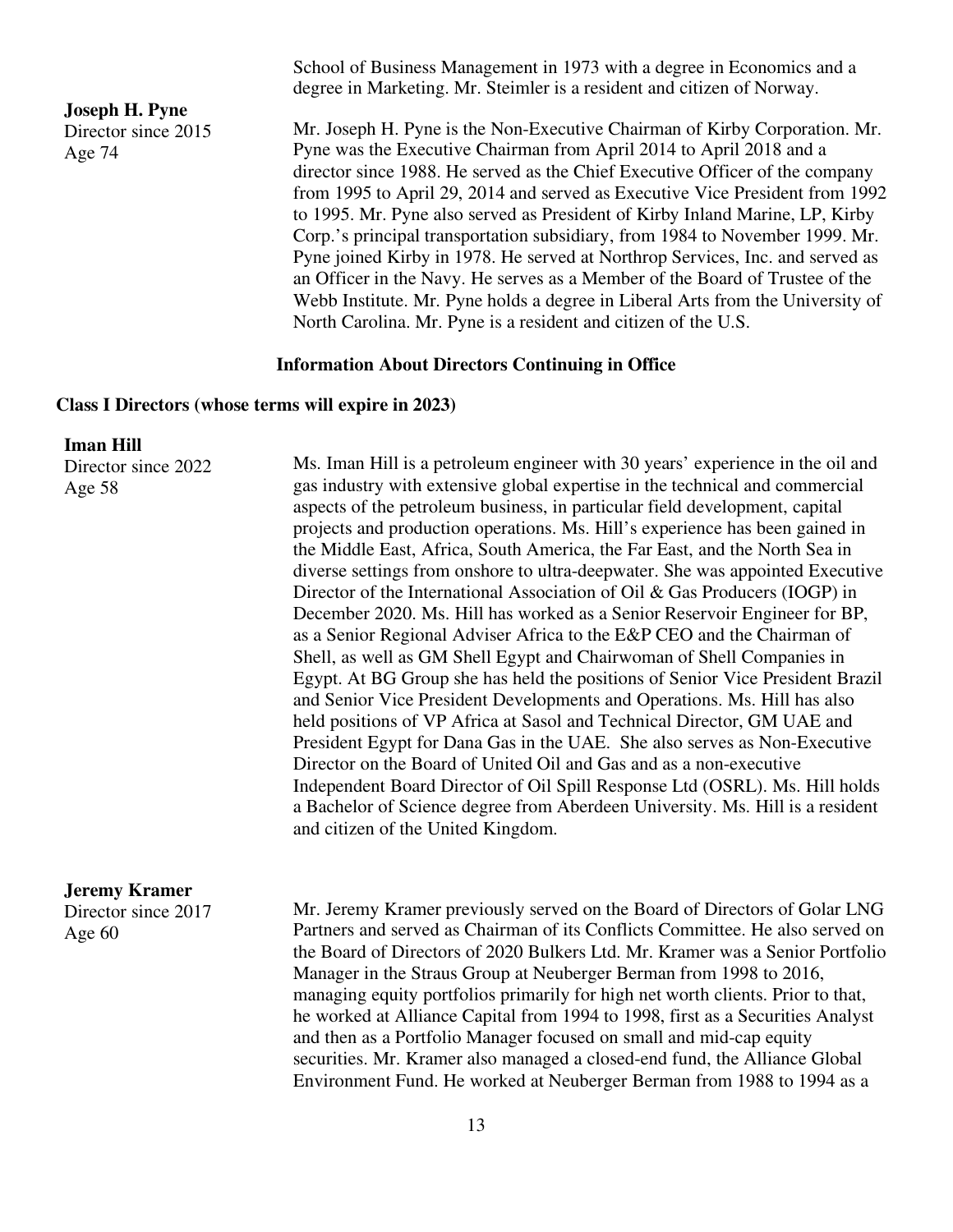Securities Analyst. Mr. Kramer earned an M.B.A. from Harvard University Graduate School of Business. He graduated with a B.A. from Connecticut College. Mr. Kramer is a resident and citizen of the U.S.

# **Class III Directors (whose terms will expire in 2024)**

| Erik A. Lind          |                                                                                |
|-----------------------|--------------------------------------------------------------------------------|
| Director since 2005   | Mr. Erik A. Lind's professional experience dates back to 1980 and              |
| Age $66$              | encompasses corporate banking, structured finance, investment & asset          |
|                       | management focusing primarily on the maritime shipping sector. Mr. Lind        |
|                       | was, until April 2022, the Chief Executive Officer of Oceanic Finance Group    |
|                       | Limited (ex Tufton Oceanic Finance Group Limited), a position he held since    |
|                       | 2004. Prior to this, he served two years as Managing Director of GATX          |
|                       | Capital and six years as Executive Vice President at IM Skaugen ASA. Mr.       |
|                       | Lind has also held senior and executive positions with Manufacturers Hanover   |
|                       | Trust Company and Oslobanken. Mr. Lind currently serves on the board of        |
|                       | Oceanic Finance Group Limited, Stratus Investments Limited and on the          |
|                       | advisory board of A.M. Nomikos. Mr. Lind holds a Master of Business            |
|                       | Administration degree from the University of Denver. Mr. Lind is a resident    |
|                       | and a citizen of Norway.                                                       |
| <b>Sophie Rossini</b> |                                                                                |
| Director since 2020   | Mrs. Sophie Rossini has spent the past 17 years in the asset management        |
| Age $40$              | industry, including 13 years at Man Group, a global investment management      |
|                       | firm listed on the London Stock Exchange. Mrs. Rossini is currently a          |
|                       | Principal Business Manager within the COO office at Man AHL, focusing on       |
|                       | strategy, finance, governance and ESG matters. She is also a member of Man     |
|                       | AHL's Responsible Investment Oversight Committee, System and Controls          |
|                       | Committee and Data Governance Committee. Prior to that, she was the head of    |
|                       | Relative Value at Man FRM, Man Group's hedge fund investment division.         |
|                       | Mrs. Rossini holds a Master in Banking and Finance from the University of      |
|                       | Paris Assas. Mrs. Rossini is a resident of the United Kingdom and a citizen of |
|                       | France.                                                                        |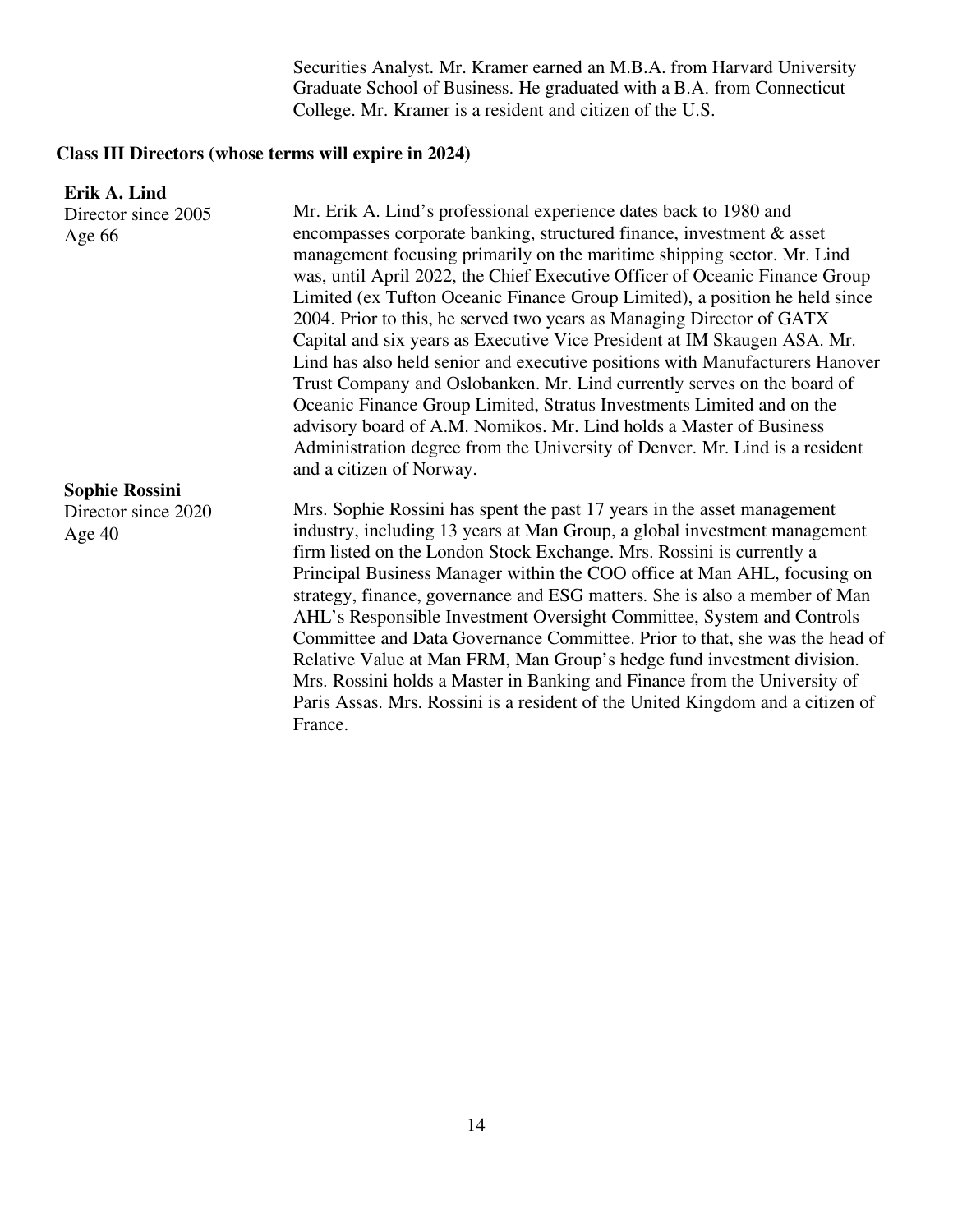## **PROPOSAL NO. 2: Approval of the 2022 Incentive Compensation Plan**

We established the 2019 Incentive Compensation Plan (the "*2019 Plan*") to replace the 2016 Incentive Compensation Plan, as amended from time to time, for the benefit of our directors and officers (including prospective directors and officers) as part of our long-term incentive program. The Board has determined that the 2022 Incentive Compensation Plan (the "*2022 Plan*") should be established in connection with the expiration of the 2019 Plan in accordance with its terms. All outstanding awards previously granted under the 2019 Plan will remain subject to the terms and conditions of the 2019 Plan, but no new awards will be granted under the 2019 Plan.

The 2022 Plan is in all material respects identical to the 2019 Plan. The aggregate number of shares of Common Stock that may be delivered pursuant to awards granted under the 2022 Plan is 3,000,000 (equal to approximately 1.8% of the issued and outstanding Common Stock as of May 5, 2022), and the aggregate number of shares reserved for issuance under the 2019 Plan as of the date of its approval was 3,000,000 (equal to approximately 2.1% of the issued and outstanding Common Stock as of May 15, 2019). As with the 2019 Plan, the 2022 Plan provides for the grant of options intended to qualify as incentive stock options ("*ISOs*") under Section 422 of the Internal Revenue Code of 1986, as amended, and non-statutory stock options, restricted stock awards, restricted stock units ("*RSUs*"), cash incentive awards and other equity-based or equityrelated awards.

The Board believes that it is in the interest of DHT and its shareholders to be able to grant equity-based and equity-related awards as part of DHT's long-term incentive program. The long-term incentive program is designed to focus management on the creation of long-term, sustained performance that achieves growth, attractive returns on investment and effective capital management, resulting in the creation of long-term value for our shareholders as well as encouraging employee retention and equity ownership. In order to be able to continue to grant equity-based and equity-related awards to our directors and officers (including prospective directors and officers), the Board recommends that the 2022 Plan be approved whereby the number of shares of Common Stock that may be delivered pursuant to awards granted under the 2022 Plan will be 3,000,000 (equal to approximately 1.8% of the issued and outstanding shares of Common Stock as of May 5, 2022).

# *The Board recommends a vote "FOR" approval of the 2022 Plan whereby the number of shares of Common Stock available for awards under the 2022 Plan will be 3,000,000.*

## **Vote Required**

Approval of the 2022 Plan requires the affirmative *"FOR"* vote of a majority of the voting power represented by the shares of Common Stock present in person or represented by proxy and entitled to vote thereon at the meeting.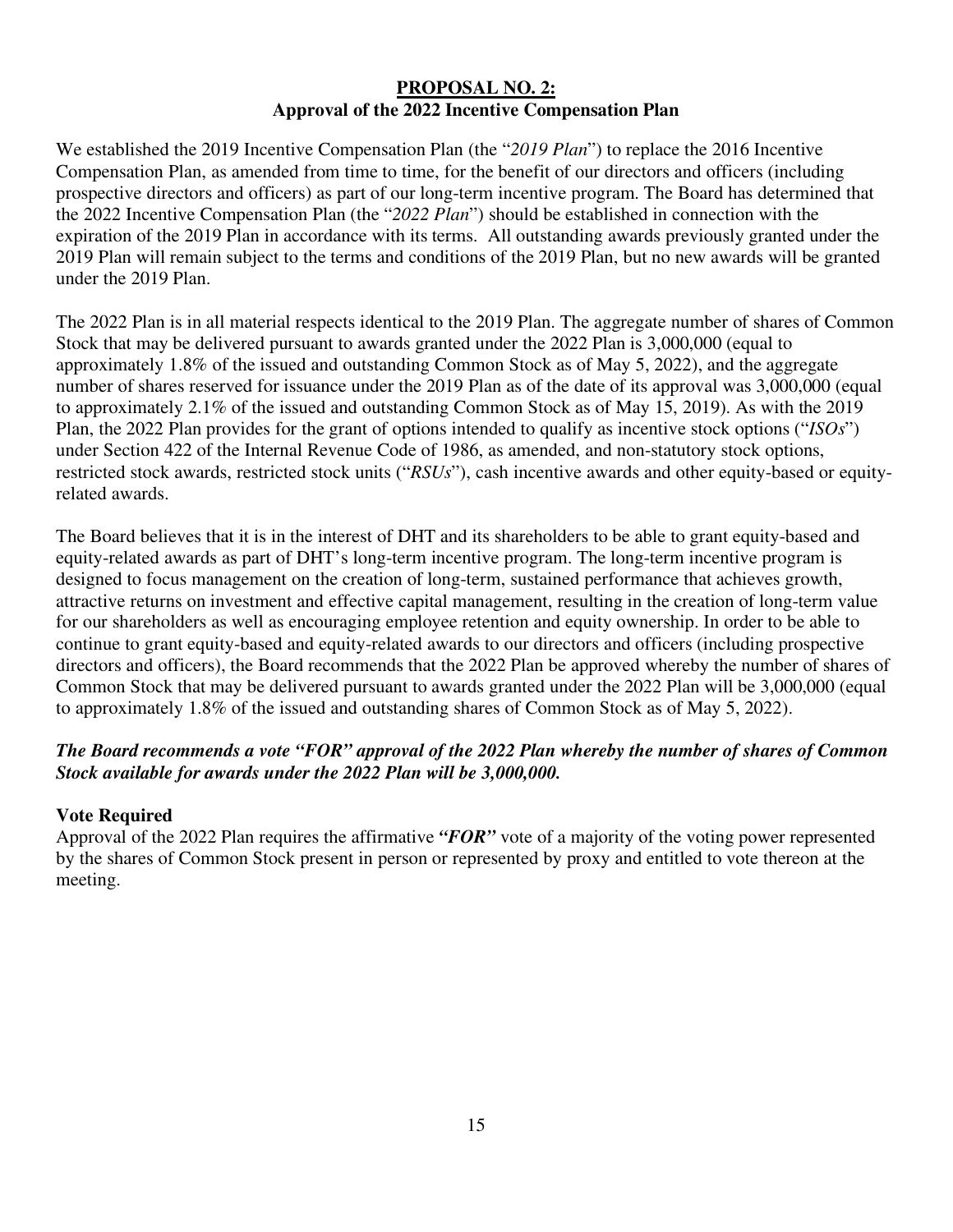## **PROPOSAL NO. 3: Ratification of Independent Registered Public Accounting Firm**

The Audit Committee has recommended and the Board has selected Ernst & Young AS to examine the financial statements of DHT for the fiscal year ending December 31, 2022. Ernst & Young AS audited the financial statements of DHT for the year ended December 31, 2021. In connection with the preparation of certain registration statements and certain other transactions, Ernst & Young AS provided certain audit-related services. See "Principal Independent Registered Public Accounting Firm Fees and Services" on page 26.

If the selection is not ratified, the Board, with the recommendation of the Audit Committee, will reconsider whether it should select this firm as DHT's independent registered public accounting firm.

## **Vote Required**

Ratification of the selection of Ernst & Young AS as DHT's independent registered public accounting firm for the 2022 fiscal year requires the affirmative *"FOR"* vote of a majority of the voting power represented by the shares of DHT Capital Stock present in person or represented by proxy and entitled to vote thereon at the meeting.

*The Board unanimously recommends a vote* **"***FOR***"** *the ratification of the selection of Ernst & Young AS as DHT's Independent Registered Public Accounting Firm for fiscal year 2022.*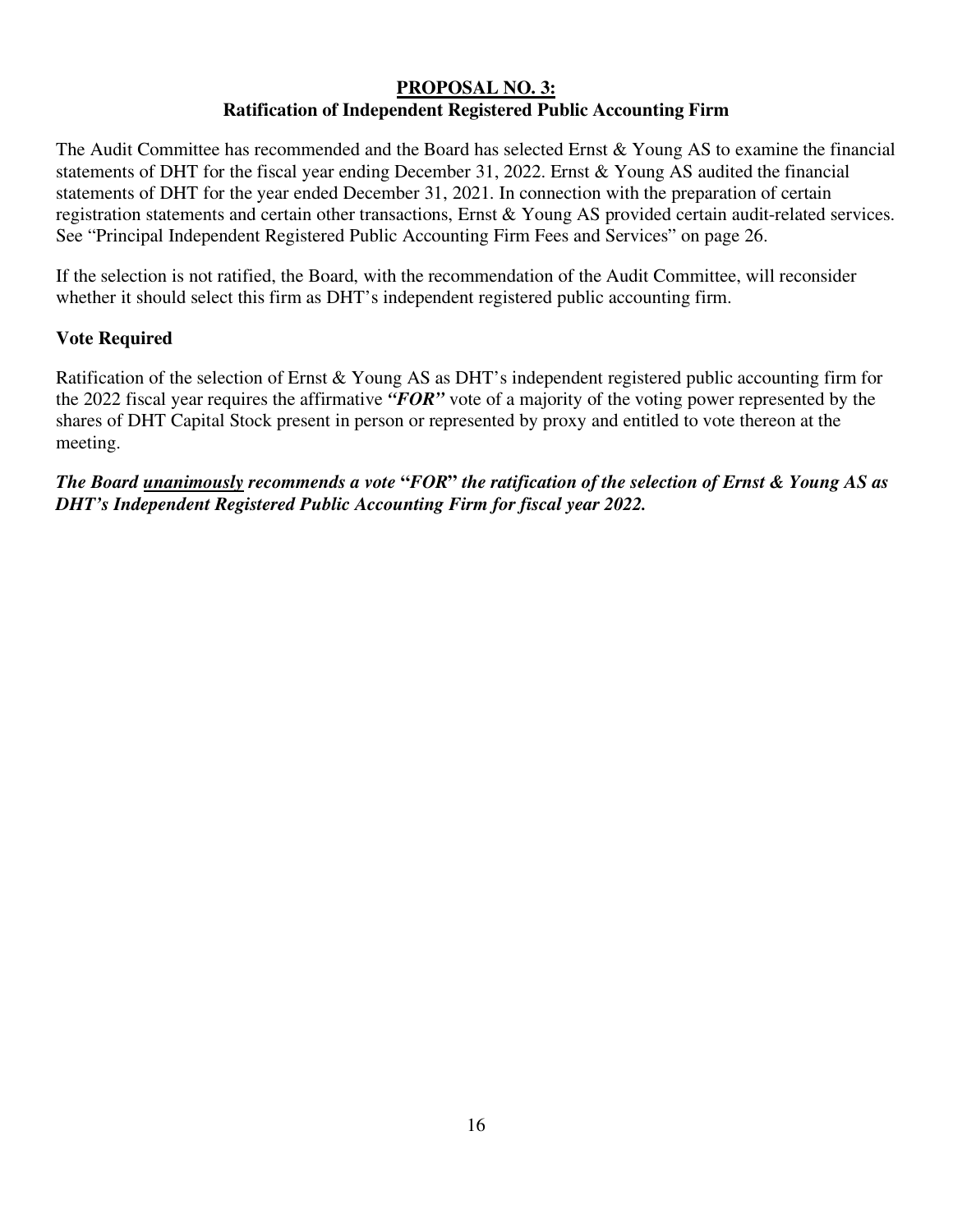#### **MINORITY INVESTOR ARRANGEMENTS**

DHT has granted BW Group, as a significant minority investor in DHT, certain minority rights under the Investor Rights Agreement (the "*Investor Rights Agreement*") entered into on April 20, 2017. BW Group also agreed under the Investor Rights Agreement to take certain actions consistent with a minority position and accept certain limitations on its rights as a shareholder. On November 19, 2019, BW Group sold 14,680,880 shares of Common Stock at a public offering price of \$6.90 per share (the "*BW Group Offering*"), after which BW Group held approximately 23.3% of the total voting power of DHT capital stock and owned approximately 72% of the aggregate number of shares that BW Group received as consideration under the Vessel Acquisition Agreement, dated March 23, 2017 (the "*VAA*"), between BW Group and DHT. As a result, the standstill on BW Group, which was in effect until BW Group no longer held 25% of the total voting power of DHT voting stock, has expired (the "*Standstill Expiration*") and certain rights and obligations of and restrictions upon BW Group and its controlled affiliates under the IRA have been terminated. The provisions that remain in effect are, in each case, described below. See the section below, "Security Ownership of Certain Beneficial Owners and Management", for further information relating to BW Group's beneficial ownership of Common Stock.

#### *Non-Coercive Offers*

On October 20, 2018 (the "*Fall Away Date*"), BW Group held less than 35% of DHT's issued and outstanding Common Stock. As a result, as of such date, BW Group and its controlled affiliates are permitted, after a minimum of 45 days' review, consultation and good faith negotiation with the Board, to make a "Non-Coercive Offer" to DHT's shareholders. As defined in the Investor Rights Agreement, a Non-Coercive Offer is an offer to acquire all of the issued and outstanding DHT Capital Stock subject to certain parameters, including that such offer must (i) not be subject to any financing condition, (ii) comply with applicable securities laws, (iii) be for consideration that is in the form of cash or of shares of capital stock of an entity publicly traded on the NYSE or the NASDAQ Stock Market with an aggregate public float equal to or greater than that of our outstanding Common Stock (excluding shares held by BW Group, its controlled affiliates or any 13D group to which any of them belongs), or a combination thereof, (iv) be for a premium of at least 15% to the per share volumeweighted average price of shares of our Common Stock as displayed under the heading VWAP Bloomberg on Bloomberg (or, if Bloomberg ceases to publish such price, a successor service to be reasonably agreed) for the 10 trading days most recently ended immediately prior to the opening of the third trading day prior to the earliest of (X) the public announcement of such offer, (Y) the public announcement of an intention to commence such offer and (Z) BW Group's communication of such offer to the Board, (v) be held open for a minimum of 45 days and (vi) include a minimum tender condition of at least 50% of DHT's outstanding Common Stock not owned by BW Group, its controlled affiliates or any 13D group to which any of them belongs.

#### *Minority Representation on Board and Committees*

The Investment Rights Agreement contemplates that nominees to the Board will be composed of four individuals selected by DHT's Nominating and Governance Committee plus up to two individuals that BW Group has the right to nominate as a minority shareholder. As a result of the Standstill Expiration, BW Group lost its right to designate one of its two director nominees. Accordingly, Mr. Anders Onarheim, formerly a Class III director, resigned in connection with the BW Group Offering. As of the date of this proxy statement, the Board consists of (1) six directors nominated by the Nominating and Governance Committee, each of whom is independent and (2) no director designated by BW Group.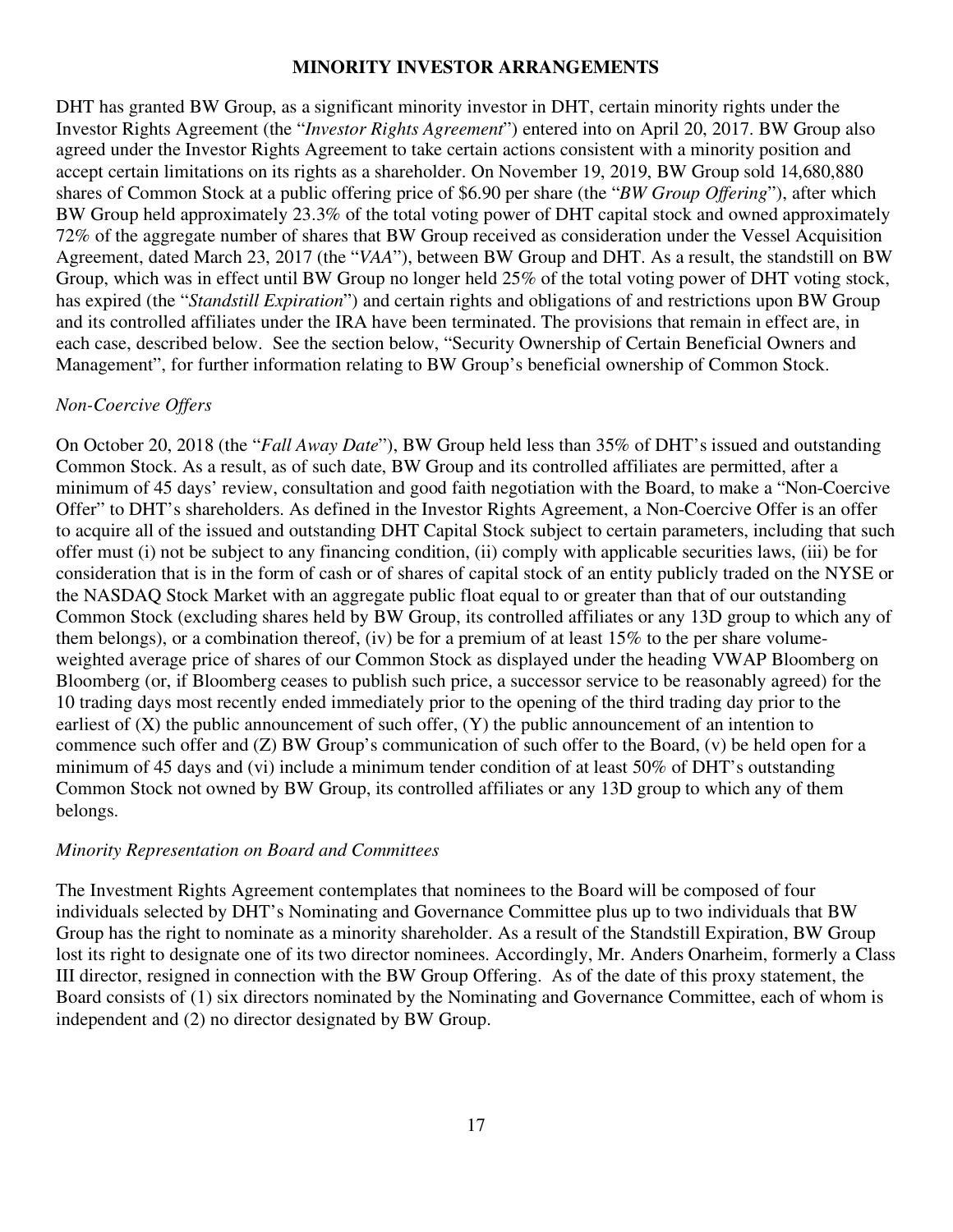However, BW Group is still entitled one director nominee while it continues to hold at least 40%, but less than 75%, of the aggregate number of shares of Common Stock and Series D Preferred Stock it received as consideration under the VAA.

If at any time BW Group does not hold at least 10% of voting power of DHT Capital Stock, it will lose all director nominee designation rights.

In addition, the Investor Rights Agreement provides BW Group's designees with representation on each committee of the Board, so long as these designees comprise less than half of the total number of members on each committee.

### *Interested Transactions Between DHT and BW Group*

BW Group is prohibited from entering into any material transaction with DHT unless the transaction is approved by the Board, with each director that was nominated by BW Group being required to recuse himself or herself from the deliberations. This prohibition on interested transactions remains in effect under the Investor Rights Agreement following the BW Group Offering and corresponding Standstill Expiration.

#### *Transfer Limitations*

The Investor Rights Agreement prohibits BW Group from transferring shares of voting DHT Capital Stock outside of BW Group and its controlled affiliates without the prior written consent of DHT if, to BW Group's knowledge, the acquiring party would beneficially own 15% or more of the voting power of all DHT Capital Stock as a result of the transfer, except in the case of a tender or exchange offer for shares of DHT Capital Stock that the Board has not recommended that shareholders reject. The transfer limitations remain in effect under the Investor Rights Agreement following the BW Group Offering and corresponding Standstill Expiration.

#### *Minority Investor Protections*

Effective as of the Fall Away Date in accordance with the Investor Rights Agreement, BW Group no longer has the approval rights previously provided for thereunder with regard to any merger or other transaction resulting in a change of control of DHT, or a sale of all or substantially all of DHT's assets or stock, if the per-share value of the consideration in such transaction received by the holders of Common Stock is less than the pershare value implied by the sale and purchase of the vessels under the VAA (*i.e.*, \$5.37 per share, subject to an annual uptick of 10%).

### *Shareholder Rights Plans*

Prior to the Standstill Expiration, we were not permitted to enter into any shareholder rights plan, rights agreement or any other "poison pill", "proxy put" or other antitakeover arrangement (collectively, an "*Arrangement*") if such Arrangement would restrict BW Group from engaging in any transaction, or taking any action, otherwise permitted by the standstill exceptions as outlined in the Investor Rights Agreement. The restrictions on such Arrangements under the Investor Rights Agreement were terminated in connection with the BW Group Offering and the corresponding Standstill Expiration. Notwithstanding the Standstill Expiration, however, until BW Group ceases to hold at least 10% of DHT Common Stock, we are not permitted to extend,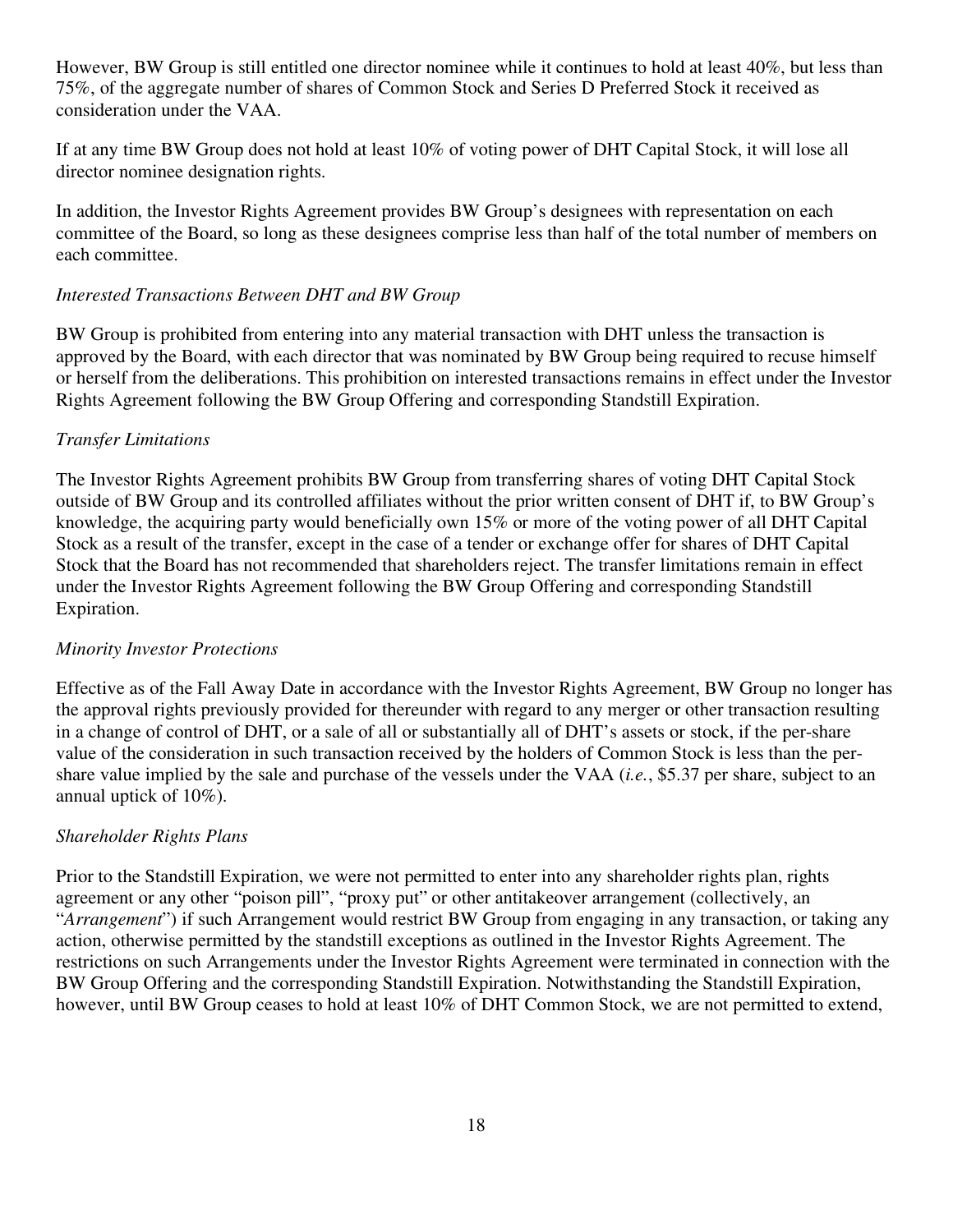declare or enter into any Arrangement that would restrict BW Group from consummating, or that would otherwise be triggered by, a Non-Coercive Offer by BW Group.

The above summary of the Investor Rights Agreement does not purport to be complete and is modified in its entirety by the Investor Rights Agreement, a copy of which is attached as Exhibit 4.1 to DHT's current report on form 6-K filed with the SEC on April 20, 2017. Additional information regarding the VAA and related transactions, including the rights granted to and obligations imposed on the BW Group under the Investor Rights Agreement, can also be found in DHT's current report on form 6-K filed with the SEC on March 24, 2017. These filings can also be accessed through DHT's website at www.dhtankers.com.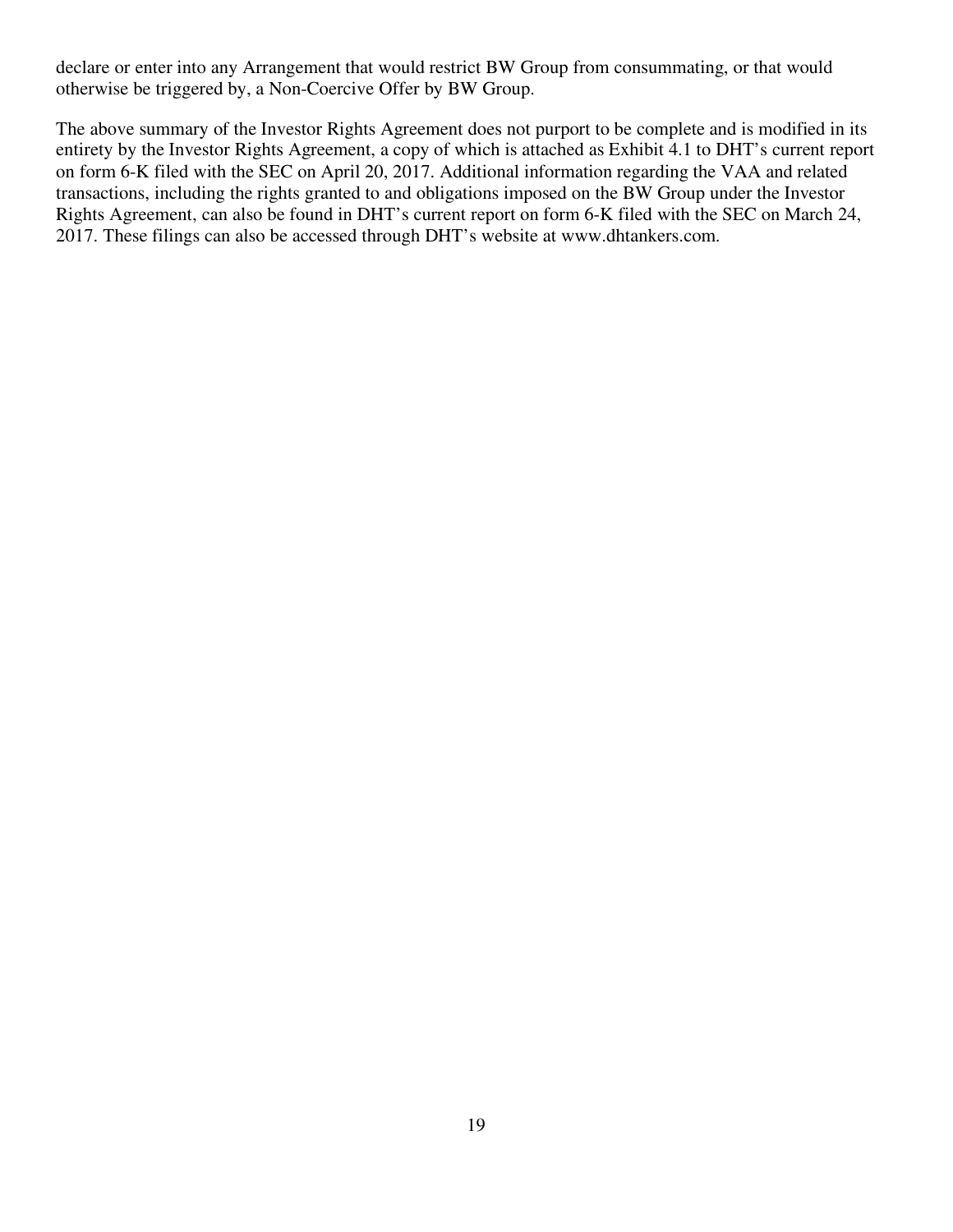## **SECURITY OWNERSHIP OF CERTAIN BENEFICIAL OWNERS AND MANAGEMENT**

The following table sets forth information regarding beneficial ownership, as of May [5], 2022, of Common Stock by:

- each person or entity known by DHT to beneficially own more than 5% of DHT's Common Stock;
- each member of our Board who beneficially owns any Common Stock;
- each of our executive officers; and
- all current DHT directors and executive officers as a group.

The information provided in the table is based on information filed with the SEC.

The number of shares beneficially owned by each person, entity, director or executive officer is determined under SEC rules and the information is not necessarily indicative of beneficial ownership for any other purpose. Under SEC rules, a person or entity beneficially owns any shares as to which the person or entity has or shares voting or investment power. In addition, a person or entity beneficially owns any shares that the person or entity has the right to acquire within 60 days through the exercise of any stock option or other right. Unless otherwise indicated, each person or entity has sole voting and investment power (or shares such powers with his or her spouse) with respect to the shares set forth in the following table.

## **Beneficial Ownership Table**

|                                                         | <b>Number of Shares</b><br>of Common<br><b>Stock</b> | <b>Percentage of Shares</b><br>of Common<br>Stock $(1)$ |
|---------------------------------------------------------|------------------------------------------------------|---------------------------------------------------------|
| Persons owning more than 5% of a class of our equity    |                                                      |                                                         |
| securities                                              |                                                      |                                                         |
| BW Group (2)                                            | 25,784,227                                           | 15.5%                                                   |
| FMR LLC $(3)$                                           | 25,003,124                                           | 15.0%                                                   |
| Dimensional Fund Advisors LP (4)                        | 11,456,127                                           | 6.9%                                                    |
| <b>Directors</b>                                        |                                                      |                                                         |
| Erik A. Lind                                            | 158,629                                              | $\ast$                                                  |
| Einar Michael Steimler                                  | 75,141                                               | $\ast$                                                  |
| Joseph H. Pyne                                          | 222,986                                              | $\ast$                                                  |
| Jeremy Kramer                                           | 73,855                                               | $\ast$                                                  |
| Sophie Rossini                                          |                                                      |                                                         |
| Iman Hill                                               |                                                      |                                                         |
| <b>Executive Officers</b>                               |                                                      |                                                         |
| Svein Moxnes Harfjeld                                   | 1,033,103                                            | $\ast$                                                  |
| Laila Cecilie Halvorsen                                 | 110,207                                              | $\ast$                                                  |
| Directors and executive officers as a group (8 persons) | 1,673,921                                            | $1.0\%$                                                 |

Less than 1%

<sup>(1)</sup> Calculated based on Rule 13d-3(d)(1) under the Securities Exchange Act of 1934 (the "*Exchange Act*"), using 166,799,333 shares of Common Stock issued and outstanding as of May 5, 2022.

<sup>(2)</sup> As of May 5, 2022. All shares beneficially owned are shares of Common Stock. 25,704,652 shares of Common Stock issued to BW Group were issued pursuant to the Vessel Acquisition Agreement, dated March 23, 2017 ("*VAA*"), with BW Group, in connection with the acquisition of BW Group's VLCC fleet. On November 19, 2019, BW Group sold 14,680,880 shares of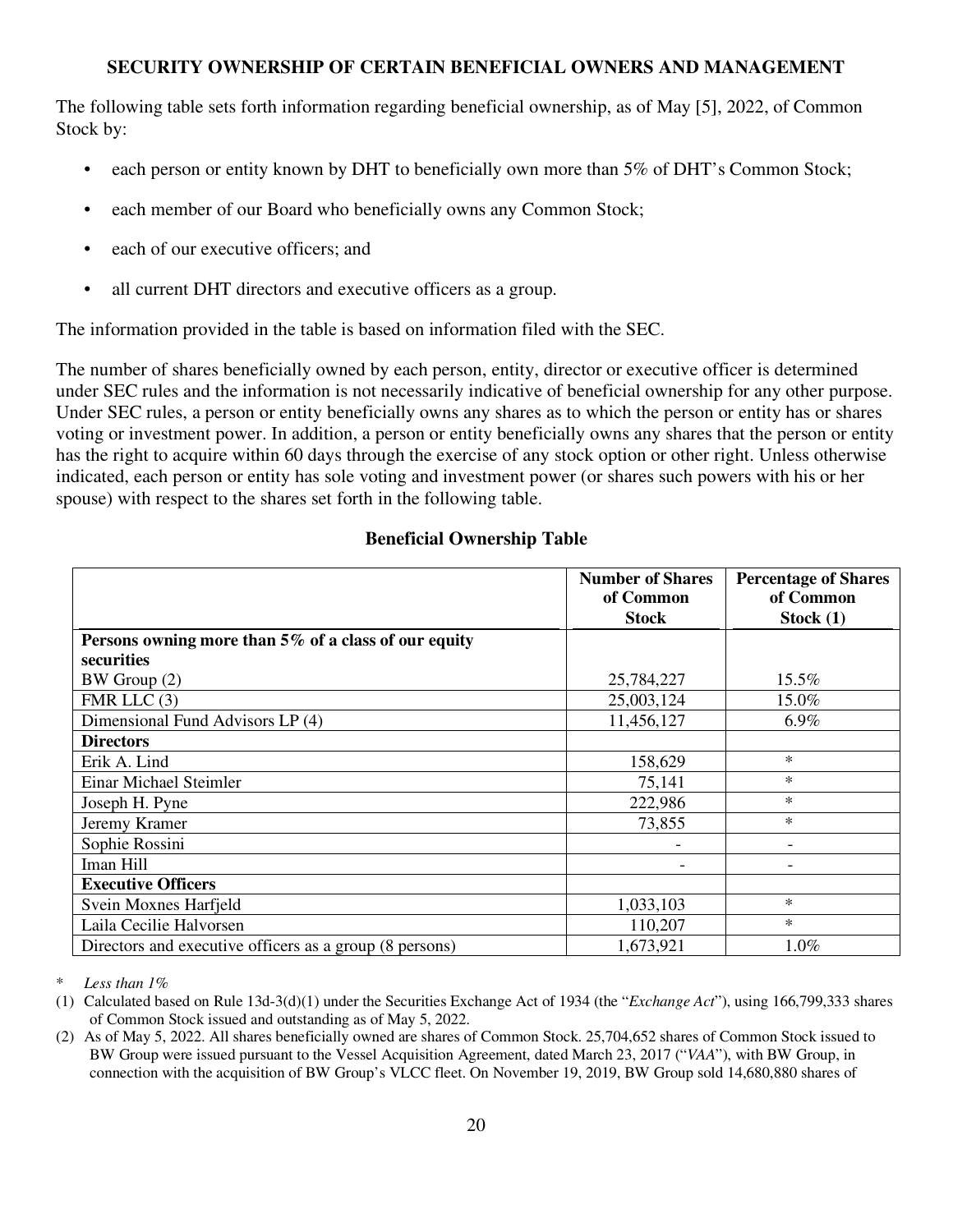Common Stock at a public offering price of \$6.90 per share, after which BW Group held approximately 23.3% of the total voting power of DHT capital stock and owned approximately 72% of the aggregate number of shares that BW Group received as consideration under the VAA. On June 1, 2020, 47,130 shares of Common Stock were issued to BW Group as part of the 2016 Plan. On June 18, 2020, 32,445 shares of Common Stock were issued to BW Group as part of 2019 Plan.

- (3) Based on a Schedule 13G/A filed with the SEC on February 9, 2022 by FMR LLC, which, as investment manager, possesses the power to direct investments or power to vote shares owned by various investment companies, commingled group trusts and separate accounts. For purposes of the reporting requirements of the Exchange Act, FMR LLC was deemed to be a beneficial owner of such shares as of February 9, 2022. As of February 9, 2022, FMR LLC possessed the sole power to vote or direct the vote of 6,591,723 shares and the sole power to dispose or to direct the disposition of 25,003,124 shares. All shares beneficially owned are shares of Common Stock.
- (4) Based on a Schedule 13G/A filed with the SEC on February 8, 2022 by Dimensional Fund Advisors LP ("*Dimensional*"), which, as investment manager, possesses the power to direct investments or power to vote shares owned by various investment companies, commingled group trusts and separate accounts. For purposes of the reporting requirements of the Exchange Act, Dimensional was deemed to be a beneficial owner of such shares as of February 8, 2022. As of February 8, 2022, Dimensional possessed the sole power to vote or direct the vote of 11,213,576 shares and the sole power to dispose or to direct the disposition of 11,456,127 shares. All shares beneficially owned are shares of Common Stock.

### **EXECUTIVE OFFICERS**

| <b>Name</b> | Age | <b>Position</b> |
|-------------|-----|-----------------|
|             |     |                 |
|             |     |                 |

*Svein Moxnes Harfjeld,* President & Chief Executive Officer. Mr. Svein Moxnes Harfjeld joined DHT on September 1, 2010. Mr. Harfjeld has more than 30 years of experience in the shipping industry. Prior to joining DHT, he was with the BW Group, where he held senior management positions including Group Executive Director, CEO of BW Offshore, Director of Bergesen dy and Director of World-Wide Shipping. Previously, he held senior management positions at Andhika Maritime, Coeclerici and Mitsui O.S.K. He started his shipping career with The Torvald Klaveness Group. Mr. Harfjeld is a citizen of Norway and a resident of the Principality of Monaco.

*Laila C. Halvorsen,* Chief Financial Officer. Ms. Laila Cecilie Halvorsen joined DHT in 2014 and has 25 years of experience in international accounting and shipping. Ms. Halvorsen served as Chief Accountant and Controller of DHT from 2014 until she was appointed CFO in 2018. Prior to joining DHT she was 17 years at Western Bulk AS, where she served first as Accountant for four years, then as Finance Manager for four years and later as Group Accounting Manager for nine years. Ms. Halvorsen is a citizen and a resident of Norway.

### **EXECUTIVE COMPENSATION**

The following table discloses compensation paid and benefits granted during or with respect to 2021 to each of our then Co-CEOs and CFO.

#### **2021 Summary Compensation Table**

| <b>Executive Officer</b>                | $Salarv^{(1)}$ | Cash Bonus <sup><math>(2)</math></sup> | <b>Restricted</b><br>Stock Awards $(3)$ |
|-----------------------------------------|----------------|----------------------------------------|-----------------------------------------|
| Svein Moxnes Harfjeld, Co-CEO           | 877.934        | 200,000                                | 250,000                                 |
| Trygve P. Munthe, Former $Co-CEO^{(5)}$ |                |                                        |                                         |
|                                         | 877.934        | 200,000                                | 250,000                                 |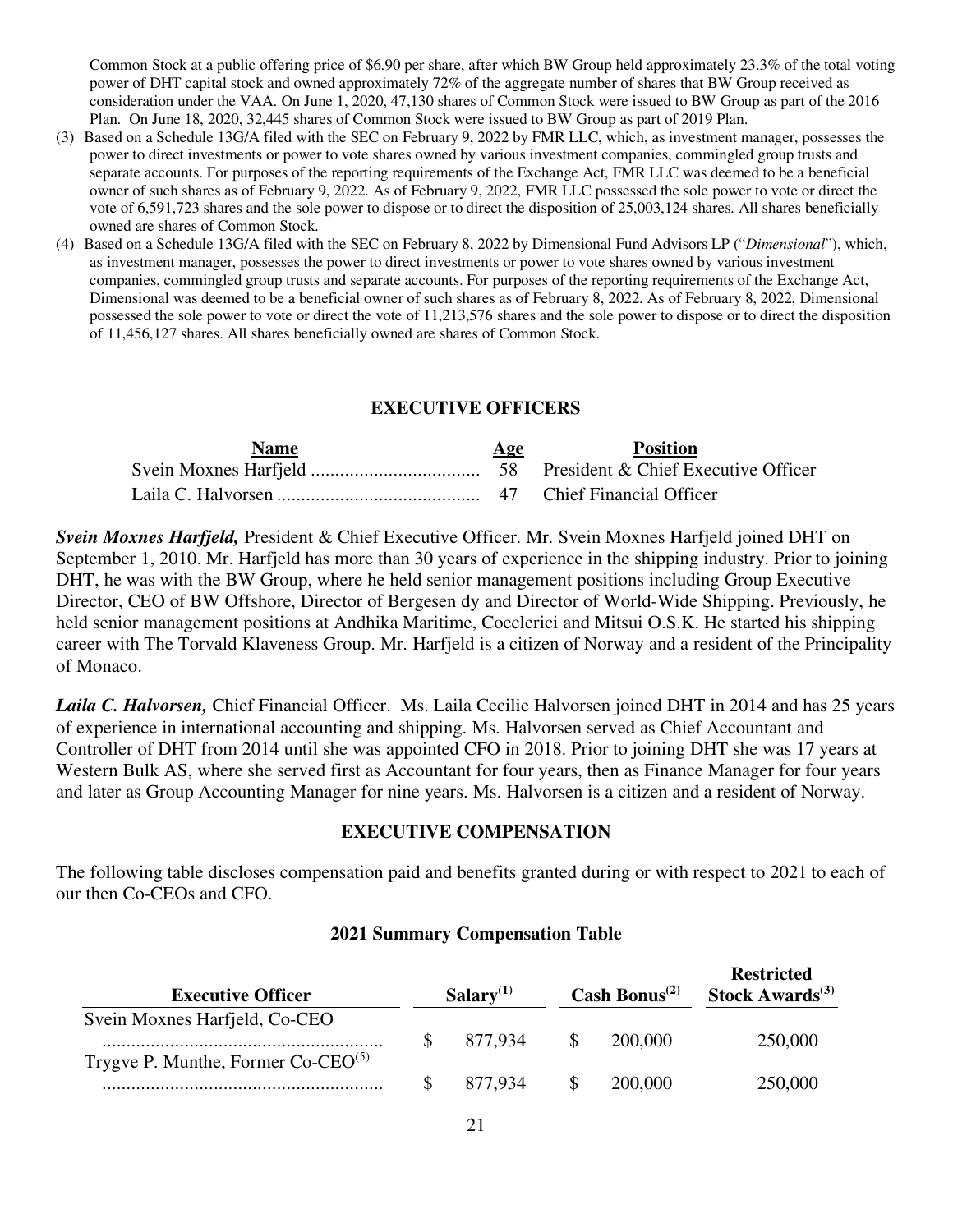| Laila C. Halvorsen, $CFO(4)$ |    |         |         |        |
|------------------------------|----|---------|---------|--------|
|                              | ιD | 290,333 | 110.000 | 55,000 |

- (1) In 2021, Mr. Harfjeld and Mr. Munthe were paid salaries in both Norwegian Kroner and Euro and Ms. Halvorsen was paid a salary in Norwegian Kroner. U.S. dollar equivalents calculated using a NOK/USD exchange rate of NOK 8.5991 to \$1 and a EUR/USD exchange rate of EUR 0.8460 to \$1.
- (2) Amounts reported in this column refer to the annual bonus amounts paid to each of Mr. Harfjeld, Mr. Munthe and Ms. Halvorsen with respect to the year ended December 31, 2021, which were paid in 2022, and do not include the annual bonus amounts paid to each of the Co-CEOs and CFO, respectively, during 2021, with respect to the year ended December 31, 2020.
- (3) Based on performance in 2020, Mr. Harfjeld, Mr. Munthe and Ms. Halvorsen were, at the beginning of 2021, each awarded 250,000, 250,000 and 55,000 shares of restricted stock, respectively, which vested with respect to 50,000, 50,000 and 14,666 shares, respectively, in January 2022 and which, for Mr. Harfjeld, will vest with respect to 50,000 shares in January 2023 and 50,000 shares in January 2024, and, for Ms. Halvorsen, will vest with respect to 14,467 shares in January 2023 and 14,467 shares in January 2024. With respect to the former Co-CEO Mr. Munthe, 50,000 shares vested in March 2022 and 50,000 shares were forfeited. The remaining 100,000 shares subject to the grant to each of Messrs. Harfjeld and Munthe and 11,000 shares subject to the grant to Ms. Halvorsen vested subject to certain market conditions in March 2021. During the relevant vesting periods of the restricted stock, each executive officer will be credited with additional shares of restricted stock in an amount equal to the value of the dividends that would have been paid on the awarded restricted stock had it been fully vested on the date of grant. These additional shares will be transferred to Messrs. Harfjeld and Munthe and Ms. Halvorsen at the same time as the corresponding shares of restricted stock vest. Amounts reported in this column do not include the awards of 249,000, 249,000 and 54,678 shares of restricted stock granted to each of Messrs. Harfjeld and Munthe and Ms. Halvorsen, respectively, at the beginning of 2022 based on performance in 2021. For additional details concerning the restricted stock granted in 2021 and 2022, see the section below, "Components of Executive Compensation—Long-term Incentive Program".
- (4) Under DHT's pension plan, our CFO, from the age of 67, is entitled to up to 70% of her base salary upon retirement, with the base salary for purposes of the pension plan limited to 12 times the National Insurance Scheme's base amount (currently NOK 1,256,592). In 2021, \$40,626 was set aside under such pension plan for Ms. Halvorsen.
- (5) Mr. Munthe served as our Co-Chief Executive Officer until April 8, 2022. In connection with Mr. Munthe's departure, we entered into a retirement agreement, dated as of January 24, 2022 (the "*Retirement Agreement*"), with Mr. Munthe. The Retirement Agreement supersedes and replaces the Executive Officer Employment Agreement with Mr. Munthe. Under the Retirement Agreement, Mr. Munthe is entitled to the continuation of base salary payments equal to four months of base salary and health insurance benefits. In addition, Mr. Munthe is entitled to full vesting of 149,800 time-only RSUs granted between 2020 and 2022 and 99,600 performance-based RSUs; provided that such performance-based RSUs will be forfeited if the corresponding performance criteria are not met before July 31, 2022.

#### **Report of the Compensation Committee of the Board on Executive Compensation**

DHT's executive compensation program is administered by the Compensation Committee. The Compensation Committee is composed of three non-employee directors who are independent, as determined by the Board, within the meaning of applicable NYSE standards, and one director who is not independent in accordance with those rules. For additional details concerning Board independence, see the section above, "Corporate Governance Principles and Board Matters".

The Compensation Committee is responsible for:

- discharging the Board's responsibilities relating to the evaluation and compensation of DHT's executives;
- overseeing the administration of DHT's compensation plans;
- reviewing and determining director compensation; and
- preparing any reports on executive compensation required by the rules and regulations of the SEC.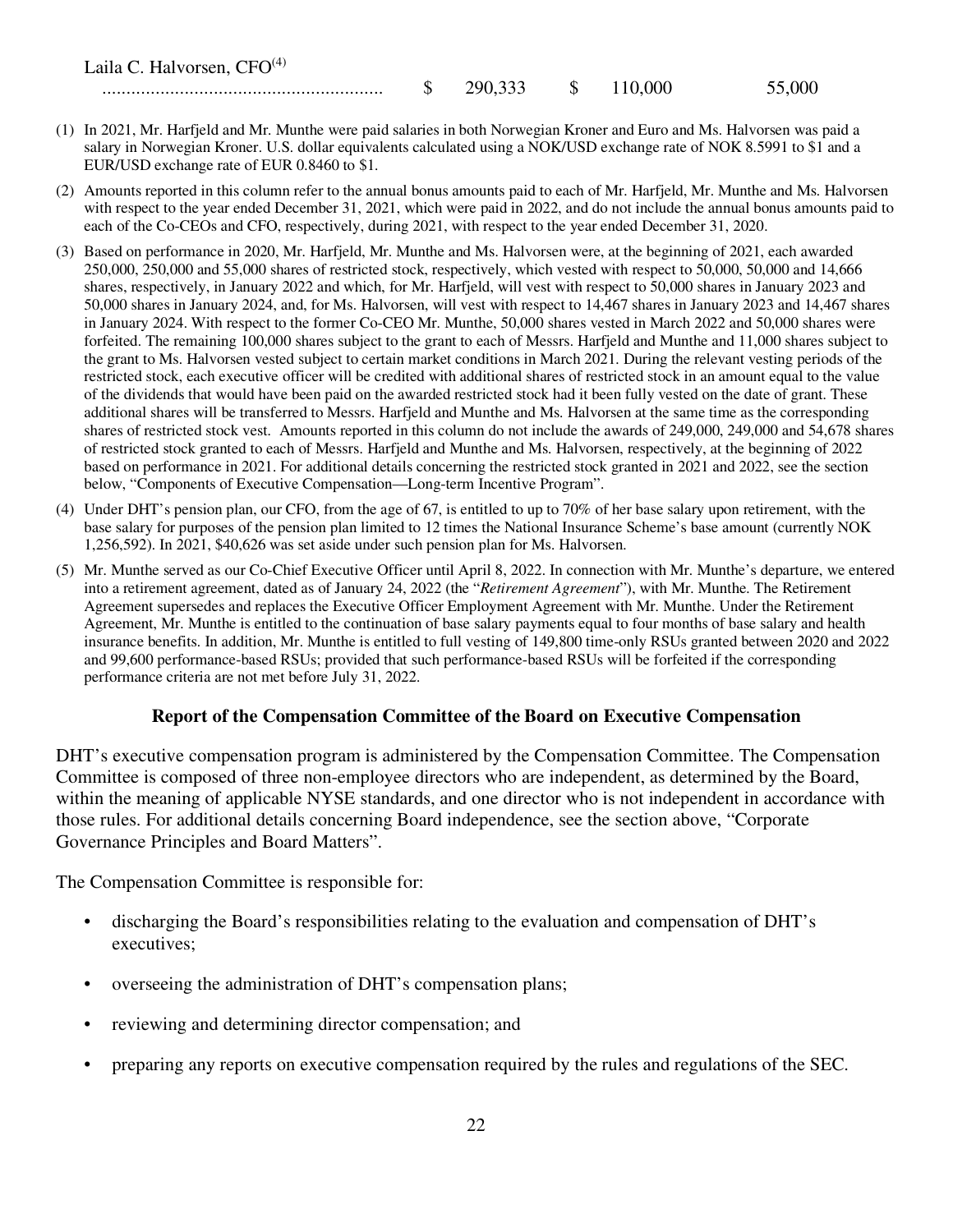The specific duties and responsibilities of the Compensation Committee are described above under "Corporate Governance Principles and Board Matters — Board Structure and Committee Composition — Compensation Committee" and in the Compensation Committee's charter, which is available under "Corporate Governance" in the "About DHT" section of DHT's website at www.dhtankers.com.

The Compensation Committee met 7 times during the year ending December 31, 2021. The Compensation Committee has direct access to independent compensation consultants and other experts for information that it deems appropriate.

The Compensation Committee has furnished the following report on executive compensation during the year ending December 31, 2021.

### **Executive Compensation Philosophy**

Employees are the key to our success. The goals of DHT's compensation programs are to:

- attract, retain and motivate highly qualified executives;
- pay competitively and consistently within an appropriately defined market;
- align executive compensation with shareholder interests; and
- link pay to DHT and individual performance.

#### **Components of Executive Compensation**

#### *Base Pay*

Baseline cash compensation and pension contribution comprise the fixed remuneration, which is determined by the competitive market and individual performance. In general, the fixed remuneration for each executive officer is established annually by the Compensation Committee based on (1) a compensation range which corresponds to the executive's job responsibilities, (2) the complexity and activity scope of the company and (3) the executive officer's overall individual job performance.

#### *Annual Bonus*

Our annual bonus programs are discretionary and focus on aligning payment with the individual's superior performance in achieving established targets.

### *Long-term Incentive Program*

DHT's long-term incentive program is designed to focus management on the creation of long-term, sustained performance that achieves growth, attractive returns on investment and effective capital management, resulting in the creation of long-term value for our shareholders. During 2021, DHT utilized the 2019 Plan to implement its long-term incentive program through grants of restricted stock awards. The 2019 Plan is designed to encourage employee retention and equity ownership. Prior to 2019, long-term incentive awards were issued under the 2011 Incentive Compensation Plan, the 2012 Incentive Compensation Plan, the 2014 Incentive Compensation Plan and the 2016 Incentive Compensation Plan (collectively, the "*Prior Plans*"). Outstanding awards previously granted under the Prior Plans remain subject to the terms and conditions of the applicable Plan under which they were granted, but no new awards may be granted under the Prior Plans. Subject to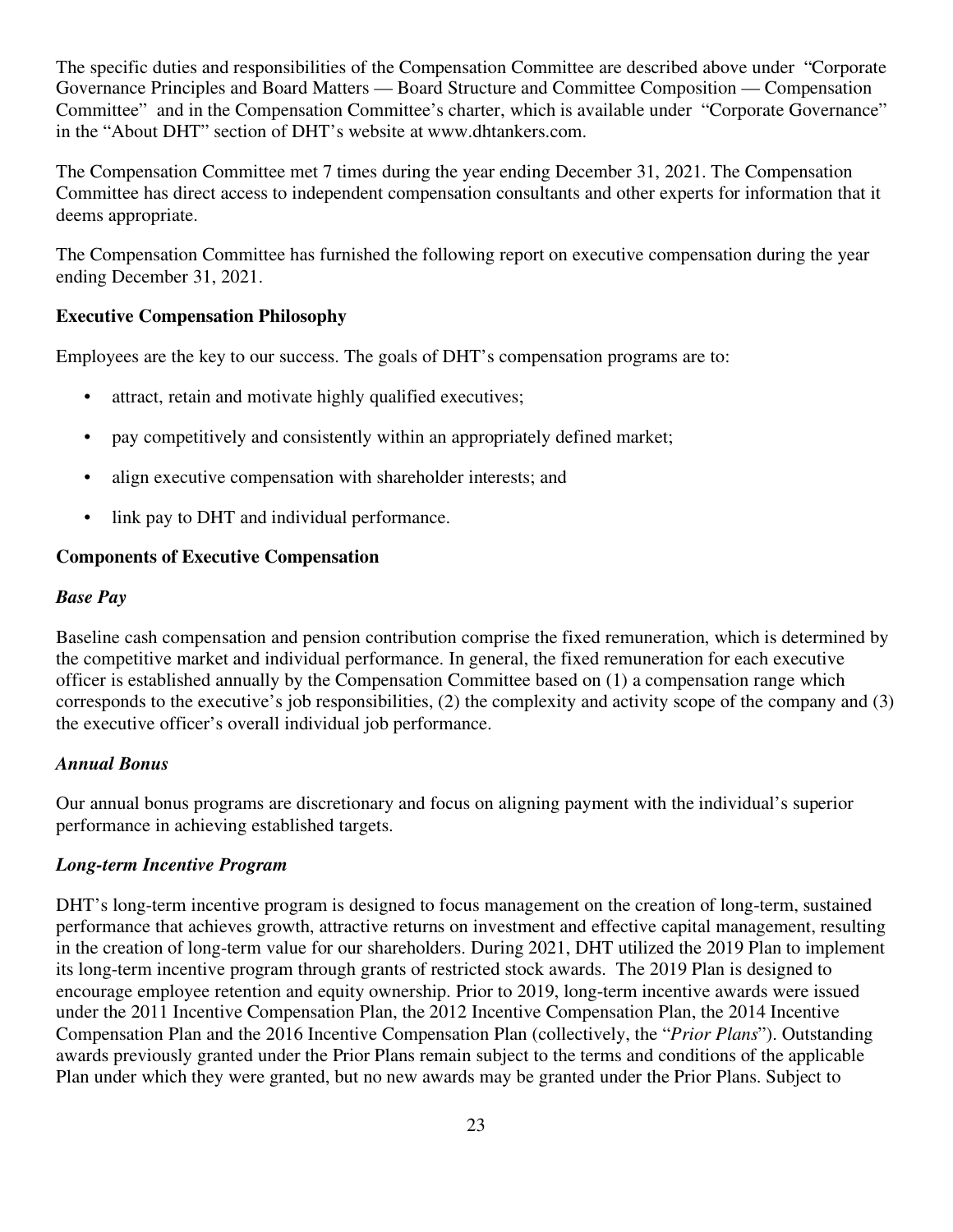approval by our shareholders, the Company intends to grant future long-term incentive awards under the 2019 Plan.

For the year 2021, Mr. Harfjeld was awarded 249,000 shares of restricted stock pursuant to the 2019 Plan in January 2022, of which 49,800 shares will vest in January 2023, 49,800 shares will vest in January 2024 and 49,800 shares will vest in January 2025, subject to continued employment with us. The remaining 99,600 shares are subject to certain market conditions, of which 49,800 shares vested in March 2022 and 49,800 shares will vest prior to December 31, 2024. For the year 2021, Mr. Munthe was awarded 249,000 shares of restricted stock pursuant to the 2019 Plan in January 2022, of which 49,800 shares vested in March 2022 and 99,600 shares were forfeited. The remaining 99,600 shares are subject to certain market conditions, of which 49,800 shares vested in March 2022 and 49,800 shares will vest prior to July 31, 2022. For the year 2021, Ms. Halvorsen was awarded 54,678 shares of restricted stock pursuant to the 2019 Plan in January 2022, of which 13,669 shares will vest in January 2023, 13,669 shares will vest in January 2024 and 13,670 shares will vest in January 2025, subject to continued employment with us. The remaining 13,670 shares are subject to certain market conditions, of which 6,835 shares vested in March 2022 and 6,835 shares will vest prior to December 31, 2024. For the year 2020, Mr. Harfjeld was awarded 250,000 shares of restricted stock pursuant to the 2019 Plan in January 2021, of which 50,000 shares vested in January 2022, 50,000 shares will vest in January 2023 and 50,000 shares will vest in January 2024, subject to continued employment with us. The remaining 100,000 shares vested subject to certain market conditions in March 2021. For the year 2020, Mr. Munthe was awarded 250,000 shares of restricted stock pursuant to the 2019 Plan in January 2021, of which 50,000 shares vested in January 2022, 50,000 shares vested in March 2022 and 50,000 shares were forfeited. The remaining 100,000 shares vested subject to certain market conditions in March 2021. For the year 2020, Ms. Halvorsen was awarded 55,000 shares of restricted stock pursuant to the 2019 Plan in January 2021, of which 14,666 shares vested in January 2022, 14,667 shares will vest in January 2023 and 14,667 shares will vest in January 2024, subject to continued employment with us. The remaining 11,000 shares vested subject to certain market conditions in March 2021. For the year 2019, Mr. Harfjeld was awarded 250,000 shares of restricted stock pursuant to the 2019 Plan in January 2020, of which 100,000 shares vested in January 2021 and 50,000 shares will vest in January 2023, subject to continued employment with us. The remaining 100,000 shares vested subject to certain market conditions in January 2021. For the year 2019, Mr. Munthe was awarded 250,000 shares of restricted stock pursuant to the 2019 Plan in January 2020, of which 100,000 shares vested in January 2021 and 50,000 shares vested in March 2022. The remaining 100,000 shares vested subject to certain market conditions in January 2021. For the year 2019, Ms. Halvorsen was awarded 40,000 shares of restricted stock pursuant to the 2019 Plan, of which 13,334 shares vested in January 2021, 13,333 shares vested in January 2022 and 13,333 shares will vest in January 2023, subject to continued employment with us. During the relevant vesting periods of the restricted stock, each executive officer will be credited with additional shares of restricted stock in an amount equal to the value of the dividends that would have been paid on the awarded restricted stock had it been fully vested on the date of grant. These additional shares will be transferred to each executive officer at the same time as the corresponding shares of restricted stock vest.

The undersigned members of the Compensation Committee have submitted this Report to the Board.

Joseph H. Pyne, Chair Einar Michael Steimler Jeremy Kramer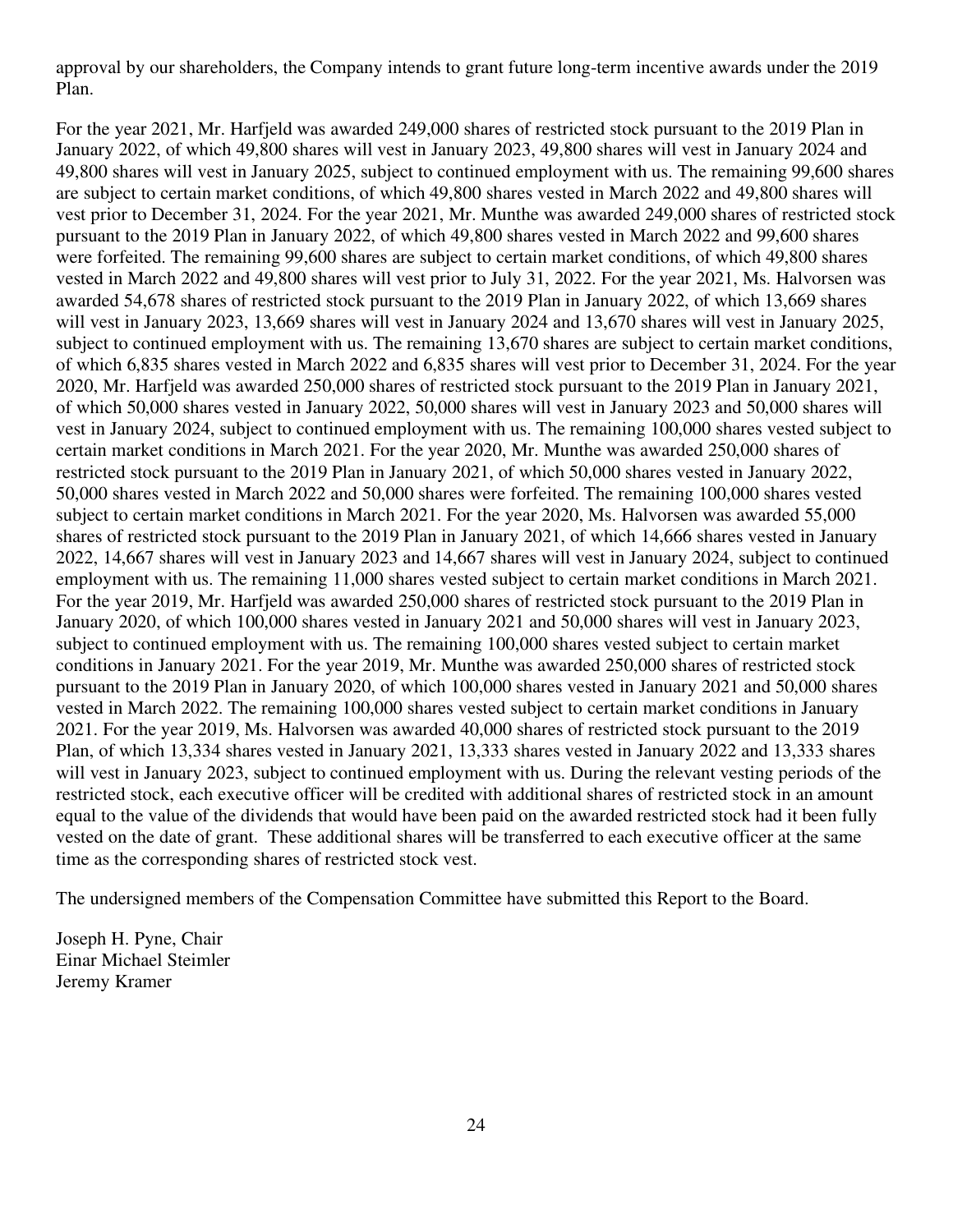## **PRINCIPAL INDEPENDENT REGISTERED PUBLIC ACCOUNTING FIRM FEES AND SERVICES**

The Audit Committee has recommended and the Board has selected Ernst & Young AS as DHT's independent registered public accounting firm for the 2022 fiscal year.

Ernst & Young AS served as DHT's independent registered public accounting firm for the fiscal year ended December 31, 2021. In connection with the preparation of certain registration statements and certain other transactions, Ernst & Young AS provided certain audit-related services during the 2021 fiscal year.

## **Fees Incurred by DHT for Services of Ernst & Young AS and Deloitte AS**

The following table shows the fees that the Company was billed for the audit and other services provided by Ernst & Young AS for the fiscal year ended December 31, 2021, and Deloitte AS for the fiscal year ended December 31, 2020.

| <b>Fees</b>            | 2021          | 2020          |  |
|------------------------|---------------|---------------|--|
| Audit Fees (1)         |               |               |  |
| Audit-Related Fees (2) | \$<br>516,758 | \$<br>656,478 |  |
| Tax Fees               | 43,624        | 111,609       |  |
|                        |               |               |  |
| All Other Fees         |               |               |  |
| Total                  |               |               |  |
|                        | \$<br>560,383 | \$<br>768,087 |  |

(1) Audit fees for 2021 and 2020 represent fees for professional services provided in connection with the audit of our consolidated financial statements as of and for the periods ended December 31, 2021 and 2020, respectively.

(2) Audit-related fees for 2021 consisted of \$43,624 in respect of quarterly limited reviews. Audit-related fees for 2020 consisted of \$43,656 in respect of quarterly limited reviews and \$67,953 related to other services.

The Audit Committee has the authority to pre-approve permissible audit-related and non-audit services to be performed by DHT's independent registered public accounting firm and associated fees. Engagements for proposed services either may be separately pre-approved by the Audit Committee or entered into pursuant to detailed pre-approval policies and procedures established by the Audit Committee, as long as the Audit Committee is informed on a timely basis of any engagement entered into on that basis. The Audit Committee separately pre-approved all engagements and fees paid to Ernst & Young AS as DHT's independent registered public accounting firm in the fiscal year ended December 31, 2021.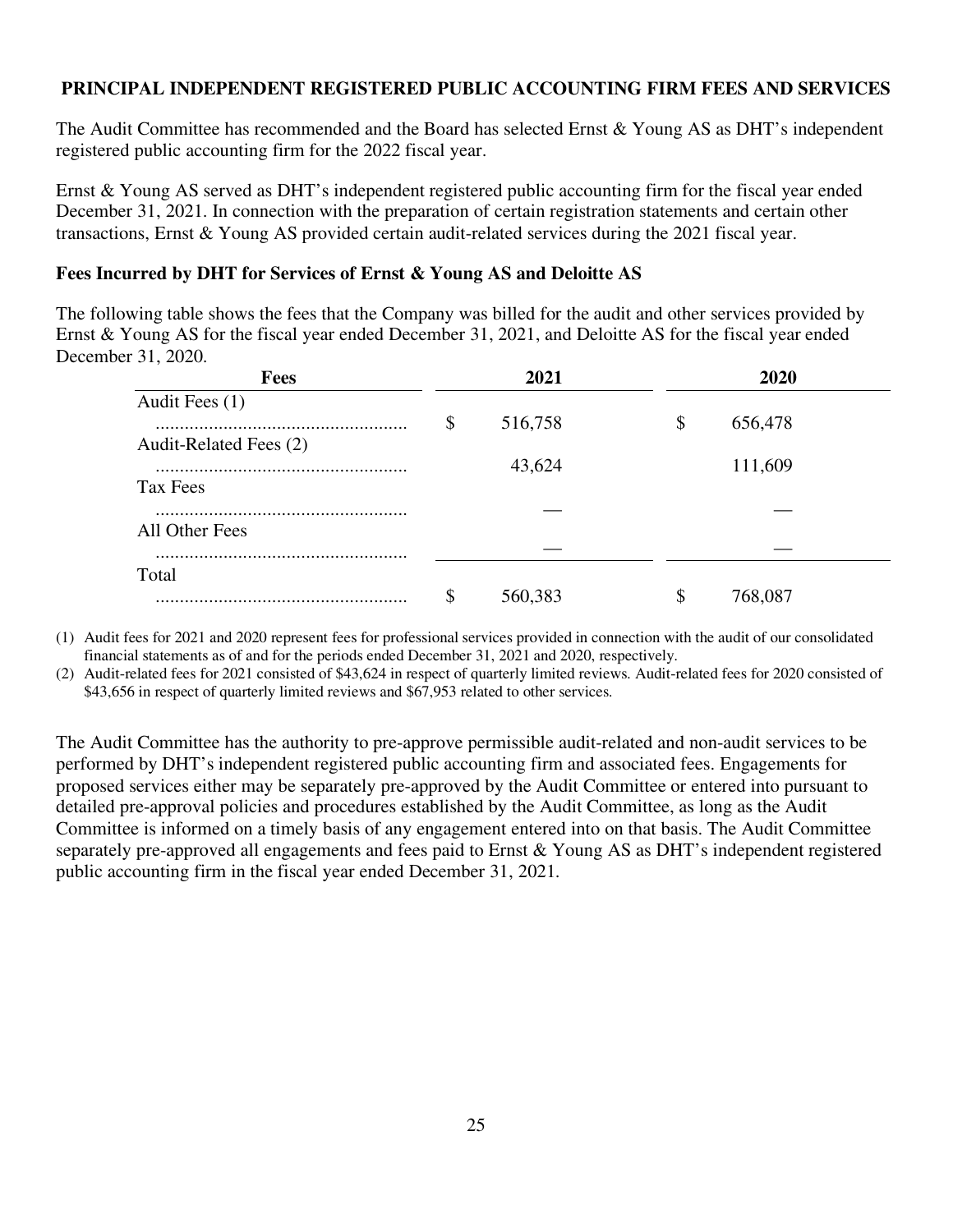# **REPORT OF THE AUDIT COMMITTEE OF THE BOARD**

The Audit Committee assists the Board in fulfilling its responsibilities for oversight of:

- management's conduct of DHT's financial reporting process, including the development and maintenance of systems of internal accounting and financial controls;
- the integrity of DHT's financial statements;
- DHT's risk management systems and compliance with legal and regulatory requirements and ethical standards;
- significant financial transactions and financial policy and strategy;
- the qualifications and independence of DHT's independent registered public accounting firm;
- the independent registered public accounting firm's annual audit of DHT's financial statements; and
- the performance of DHT's internal audit function.

The Audit Committee manages DHT's relationship with its independent registered public accounting firm, which reports directly to the Audit Committee. The Audit Committee has the authority to obtain advice and assistance from outside legal, accounting or other advisors as the Audit Committee deems necessary to carry out its duties and to receive appropriate funding, as determined by the Audit Committee, from DHT for such advice and assistance.

DHT's management has primary responsibility for preparing DHT's consolidated financial statements and for overseeing and reviewing DHT's financial reporting process. DHT's independent registered public accounting firm is responsible for expressing an opinion on the conformity of DHT's audited consolidated financial statements with International Financial Reporting Standards as issued by the International Accounting Standards Board.

In this context, the Audit Committee reports as follows:

- 1. The Audit Committee has reviewed and discussed the audited consolidated financial statements for fiscal year 2021 with DHT's management.
- 2. The Audit Committee has discussed with Ernst & Young AS the matters required to be discussed by PCAOB Auditing Standard No. 16, *Communication with Audit Committees,* as amended or modified.
- 3. The Audit Committee has received the letter and written disclosures from Ernst & Young AS required by PCAOB Rule 3526, *Communication with Audit Committees Concerning Independence*, and has discussed the matter of independence with Ernst & Young AS.
- 4. Based on the review and discussions referred to in paragraphs (1) through (3) above, the Audit Committee has recommended to the Board, and the Board has approved, that DHT's audited consolidated financial statements be included in DHT's Annual Report on Form 20-F for fiscal year 2021, for filing with the SEC.